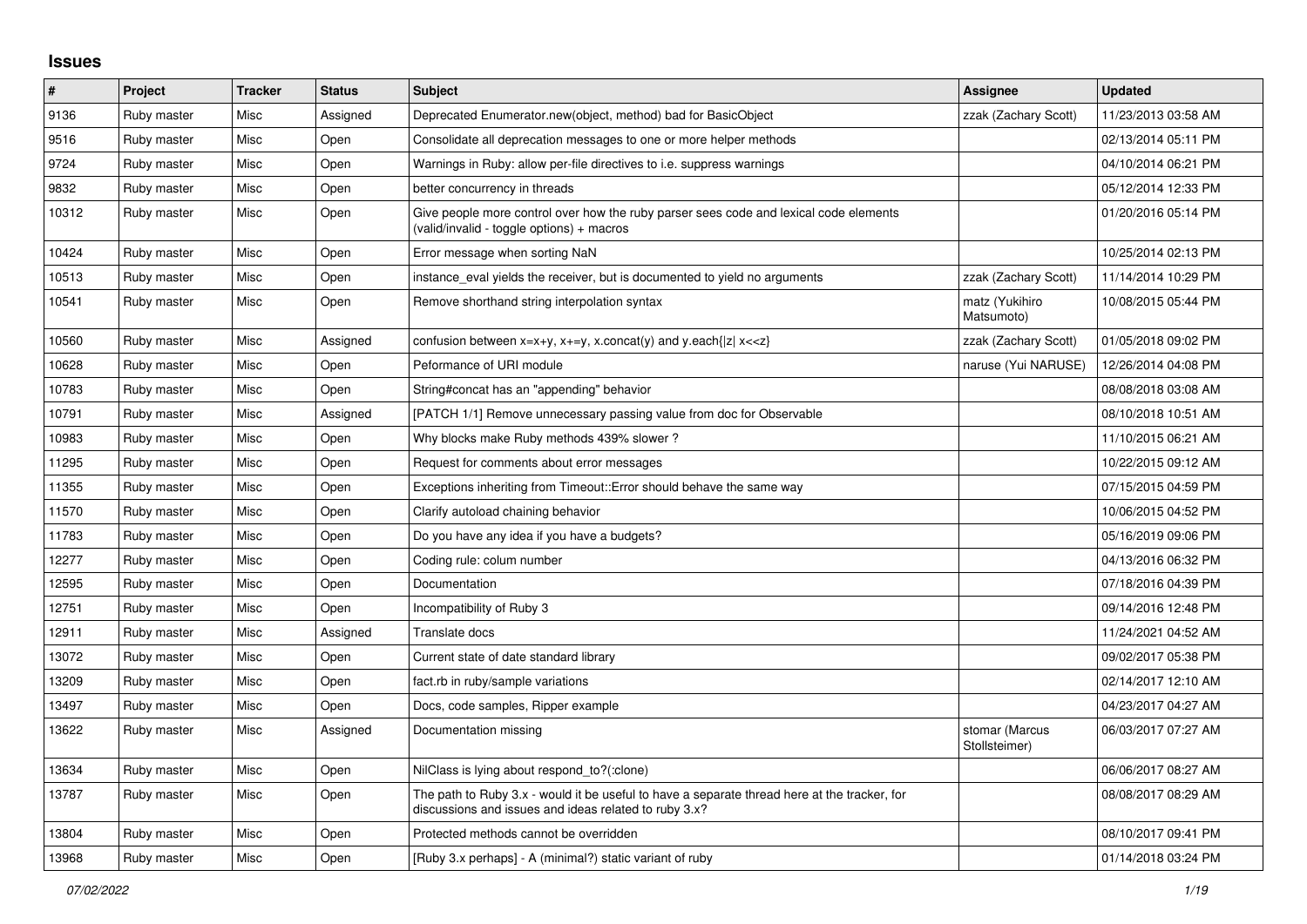| #     | Project     | <b>Tracker</b> | <b>Status</b> | Subject                                                                                                                             | <b>Assignee</b>              | <b>Updated</b>      |
|-------|-------------|----------------|---------------|-------------------------------------------------------------------------------------------------------------------------------------|------------------------------|---------------------|
| 14037 | Ruby master | Misc           | Open          | Writing doxygen document comments to static functions                                                                               |                              | 10/21/2017 07:48 AM |
| 14149 | Ruby master | Misc           | Open          | Ruby Birthday Thread - 25th years anniversary                                                                                       |                              | 12/02/2017 01:40 AM |
| 14190 | Ruby master | Misc           | Open          | What are the semantics of \$SAFE?                                                                                                   |                              | 12/15/2017 10:28 PM |
| 14673 | Ruby master | Misc           | Open          | Documentation for `Array#drop` / `drop_while` unclear in regard to modification                                                     |                              | 04/10/2018 09:51 AM |
| 14692 | Ruby master | Misc           | Open          | Question: Ruby stdlib's Option Parser                                                                                               | nobu (Nobuyoshi<br>Nakada)   | 04/22/2018 05:53 AM |
| 14735 | Ruby master | Misc           | Open          | thread-safe operations in a hash could be documented                                                                                |                              | 05/04/2018 01:09 PM |
| 14760 | Ruby master | Misc           | Open          | cross-thread IO#close semantics                                                                                                     | matz (Yukihiro<br>Matsumoto) | 05/17/2018 08:21 AM |
| 14768 | Ruby master | Misc           | Open          | Add documentation for    and &&                                                                                                     |                              | 05/17/2018 09:45 AM |
| 14770 | Ruby master | Misc           | Open          | [META] DevelopersMeeting                                                                                                            |                              | 05/17/2018 12:28 PM |
| 14825 | Ruby master | Misc           | Open          | When redefining `attr_xx` methods the visibility becomes `public`                                                                   |                              | 06/05/2018 05:57 AM |
| 14917 | Ruby master | Misc           | Assigned      | Add RDoc documents to tar ball                                                                                                      | aycabta (aycabta .)          | 07/21/2018 09:29 AM |
| 15007 | Ruby master | Misc           | Open          | Let all Init_xxx and extension APIs frequently called from init code paths be considered cold                                       | naruse (Yui NARUSE)          | 12/06/2018 11:05 AM |
| 15136 | Ruby master | Misc           | Open          | Fix - Wparentheses warnings                                                                                                         |                              | 09/20/2018 09:41 AM |
| 15202 | Ruby master | Misc           | Open          | Adding Coverity Scan to CI to see the result casually                                                                               |                              | 10/25/2018 10:50 AM |
| 15224 | Ruby master | Misc           | Open          | [DOCs] Minor inconsistency in class Array #initialize_copy -<br>https://ruby-doc.org/core-2.5.1/Array.html#method-i-initialize_copy |                              | 10/13/2018 02:26 PM |
| 15249 | Ruby master | Misc           | Open          | Documentation for attr_accessor and attr_reader should be corrected                                                                 |                              | 10/23/2018 08:09 PM |
| 15402 | Ruby master | Misc           | Open          | Shrinking excess retained memory of container types on promotion to uncollectible                                                   |                              | 12/11/2018 08:43 PM |
| 15418 | Ruby master | Misc           | Open          | Date.parse('2018')                                                                                                                  |                              | 12/15/2018 09:17 PM |
| 15431 | Ruby master | Misc           | Open          | Hashes and arrays should not require commas to seperate values when using new lines                                                 |                              | 12/18/2018 11:05 AM |
| 15487 | Ruby master | Misc           | Assigned      | Clarify default gems maintanance policy                                                                                             | hsbt (Hiroshi<br>SHIBATA)    | 12/30/2018 08:42 PM |
| 15510 | Ruby master | Misc           | Open          | Easter egg in Thread.handle_interrupt                                                                                               |                              | 01/05/2019 11:53 PM |
| 15514 | Ruby master | Misc           | Open          | Add documentation for implicit array decomposition                                                                                  |                              | 01/10/2019 04:43 PM |
| 15568 | Ruby master | Misc           | Open          | TracePoint(:raise)#parameters raises RuntimeError                                                                                   |                              | 01/27/2019 12:02 AM |
| 15654 | Ruby master | Misc           | Open          | Documentation for Complex is wrong or misleading                                                                                    |                              | 03/11/2019 11:55 AM |
| 15744 | Ruby master | Misc           | Open          | Improvement needed to documentation of 'Literals'                                                                                   |                              | 06/24/2019 02:27 AM |
| 15802 | Ruby master | Misc           | Open          | Reduce the minimum string buffer size from 127 to 63 bytes                                                                          | ko1 (Koichi Sasada)          | 07/30/2019 04:04 AM |
| 15806 | Ruby master | Misc           | Assigned      | Explicitly initialise encodings on init to remove branches on encoding lookup                                                       | nobu (Nobuyoshi<br>Nakada)   | 08/29/2019 04:29 AM |
| 16025 | Ruby master | Misc           | Assigned      | 'st check for sizeof st index t' declared as array with a negative size (emscripten)                                                | nobu (Nobuyoshi<br>Nakada)   | 07/30/2019 11:20 AM |
| 16114 | Ruby master | Misc           | Open          | Naming of "beginless range"                                                                                                         |                              | 10/08/2019 03:06 PM |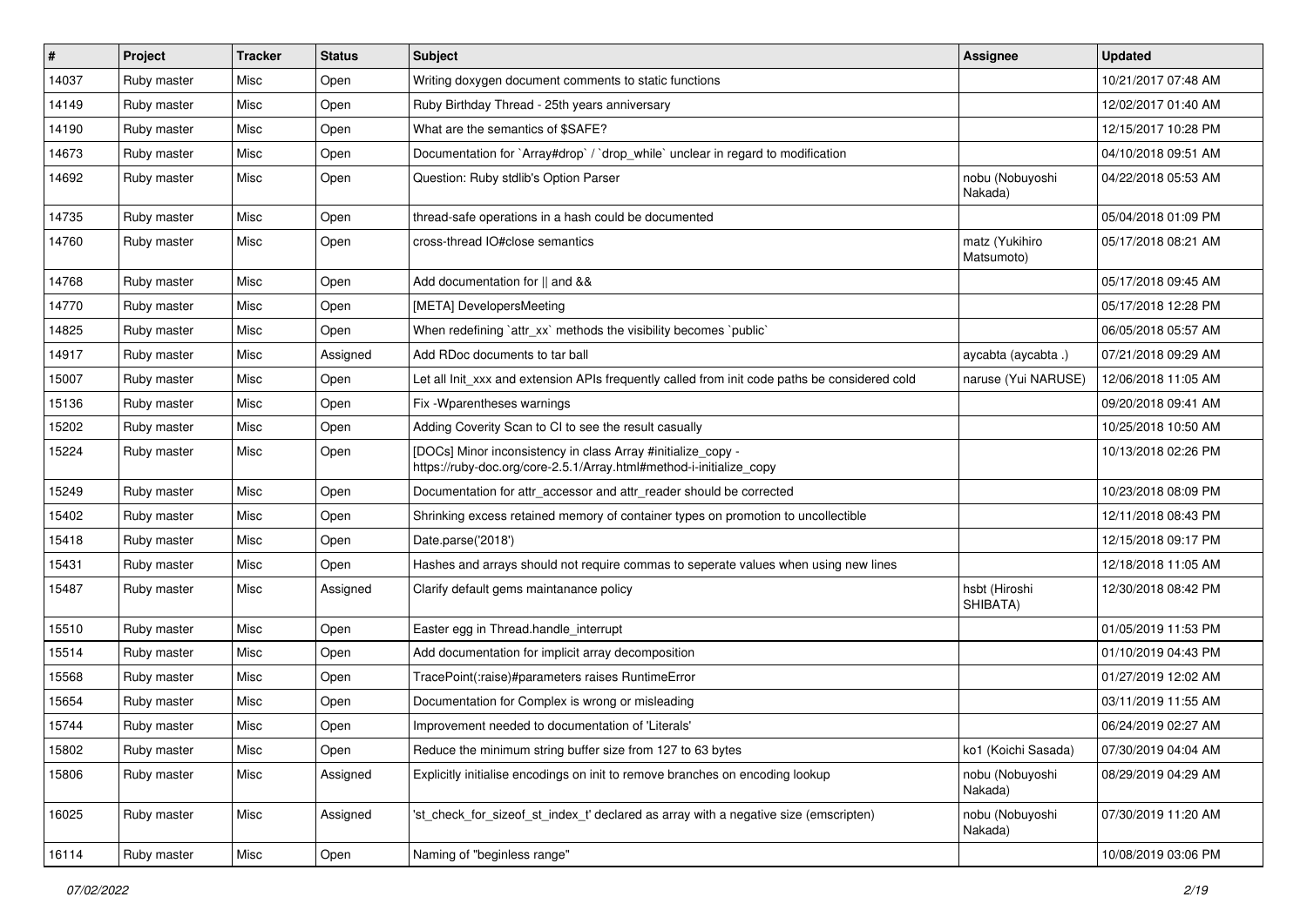| $\vert$ # | Project     | <b>Tracker</b> | <b>Status</b> | Subject                                                                                                     | Assignee                       | <b>Updated</b>      |
|-----------|-------------|----------------|---------------|-------------------------------------------------------------------------------------------------------------|--------------------------------|---------------------|
| 16124     | Ruby master | Misc           | Assigned      | Let the transient heap belong to objspace                                                                   | ko1 (Koichi Sasada)            | 11/18/2019 08:48 AM |
| 16130     | Ruby master | Misc           | Open          | [Discussion / Ideas] Finding a good name for the concept of/behind guilds - primarily the NAME              |                                | 08/27/2019 04:00 PM |
| 16157     | Ruby master | Misc           | Open          | What is the correct and *portable* way to do generic delegation?                                            |                                | 10/15/2019 04:28 PM |
| 16160     | Ruby master | Misc           | Open          | Lazy init thread local storage                                                                              |                                | 09/22/2019 01:55 AM |
| 16188     | Ruby master | Misc           | Open          | What are the performance implications of the new keyword arguments in 2.7 and 3.0?                          | jeremyevans0 (Jeremy<br>Evans) | 11/27/2019 04:45 PM |
| 16235     | Ruby master | Misc           | Open          | ENV assoc spec test does not test invalid name                                                              |                                | 10/05/2019 10:53 PM |
| 16267     | Ruby master | Misc           | Open          | MinGW CI - add to Actions ?                                                                                 |                                | 10/21/2019 01:10 AM |
| 16346     | Ruby master | Misc           | Open          | Confusing macro name: RUBY_MARK_NO_PIN_UNLESS_NULL                                                          |                                | 11/13/2019 07:39 AM |
| 16396     | Ruby master | Misc           | Open          | What is the reason for this behaviour of Find.find?                                                         |                                | 12/09/2019 02:51 PM |
| 16408     | Ruby master | Misc           | Open          | Ruby docs list incorrect method signatures for PTY::getpty/PTY::spawn                                       |                                | 12/12/2019 05:12 PM |
| 16436     | Ruby master | Misc           | Open          | hash missing #last method, make it not so consistent (it has #first)                                        |                                | 01/06/2021 09:47 AM |
| 16464     | Ruby master | Misc           | Open          | Which core objects should support deconstruct/deconstruct_keys?                                             |                                | 12/30/2019 07:54 AM |
| 16487     | Ruby master | Misc           | Open          | Potential for SIMD usage in ruby-core                                                                       |                                | 01/16/2020 05:25 AM |
| 16507     | Ruby master | Misc           | Open          | $=$ vs include? or match?                                                                                   |                                | 01/12/2020 11:27 PM |
| 16512     | Ruby master | Misc           | Assigned      | Improving `www.ruby-lang.org` reference by merging with `rubyreferences.github.io`                          | zverok (Victor<br>Shepelev)    | 02/01/2022 12:28 PM |
| 16629     | Ruby master | Misc           | Open          | ruby-loco now built & saved on GitHub, both mingw & mswin builds                                            |                                | 02/12/2020 01:53 PM |
| 16630     | Ruby master | Misc           | Assigned      | Deprecate pub/ruby/*snapshot* and use pub/ruby/snapshot/* instead                                           | matz (Yukihiro<br>Matsumoto)   | 02/27/2020 09:52 AM |
| 16659     | Ruby master | Misc           | Open          | Documentation on Regexp missing for absence pattern (?~pat)                                                 |                                | 02/27/2020 04:16 PM |
| 16671     | Ruby master | Misc           | Open          | <b>BASERUBY</b> version policy                                                                              |                                | 03/05/2020 01:11 AM |
| 16678     | Ruby master | Misc           | Open          | Array#values_at has unintuitive behavior when supplied a range starting with negative index                 |                                | 03/09/2020 02:06 PM |
| 16747     | Ruby master | Misc           | Assigned      | Repository reorganization request                                                                           | nobu (Nobuyoshi<br>Nakada)     | 05/22/2020 01:30 PM |
| 16750     | Ruby master | Misc           | Open          | Change typedef of VALUE for better type checking                                                            |                                | 04/03/2020 02:34 AM |
| 16803     | Ruby master | Misc           | Open          | Discussion: those internal macros reside in public API headers                                              |                                | 05/14/2020 12:27 PM |
| 16805     | Ruby master | Misc           | Assigned      | Coroutine's license is unclear                                                                              | ReiOdaira (Rei Odaira)         | 07/01/2021 10:09 PM |
| 16895     | Ruby master | Misc           | Open          | Request for cooperation: Try your applications/libraries with master branch and debug options               |                                | 05/15/2020 11:51 PM |
| 17053     | Ruby master | Misc           | Open          | RDoc for Hash Keys                                                                                          |                                | 07/28/2020 01:21 AM |
| 17137     | Ruby master | Misc           | Open          | Cooperation on maintaining official docker ruby images                                                      |                                | 09/02/2020 05:03 PM |
| 17154     | Ruby master | Misc           | Open          | Update Pathname Documentation to Clarify Expected Behavior                                                  | akr (Akira Tanaka)             | 09/05/2020 01:18 PM |
| 17174     | Ruby master | Misc           | Open          | 'Error relocating, symbol not found" error when compiling a native extension on Alpine with Ruby<br>$>=2.4$ |                                | 10/06/2020 11:19 AM |
| 17199     | Ruby master | Misc           | Open          | id outputed by inspect and to_s output does not allow to find actual object_id and vice-versa               |                                | 10/20/2020 09:35 PM |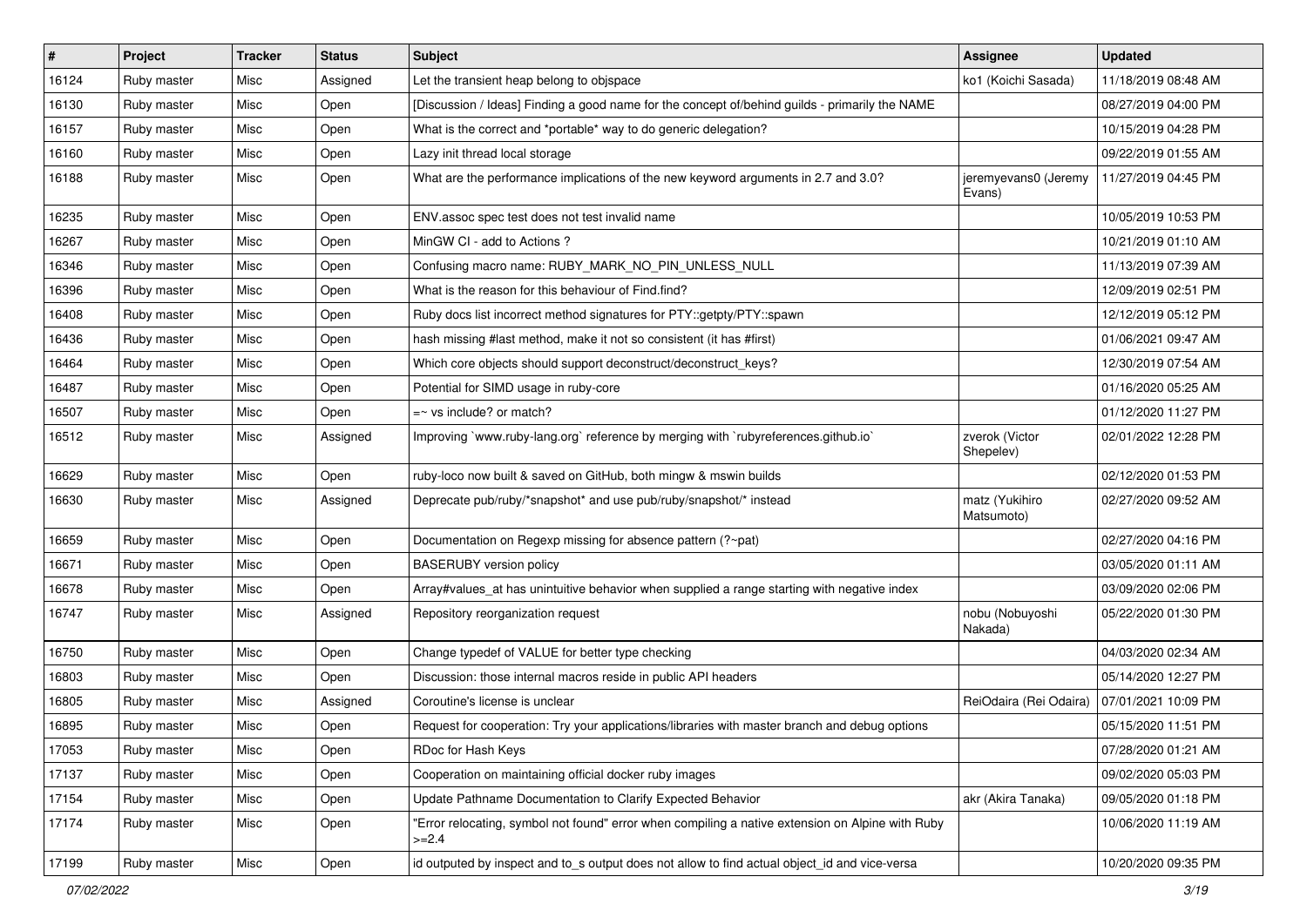| #     | Project     | <b>Tracker</b> | <b>Status</b> | Subject                                                                                                                    | <b>Assignee</b>              | <b>Updated</b>      |
|-------|-------------|----------------|---------------|----------------------------------------------------------------------------------------------------------------------------|------------------------------|---------------------|
| 17309 | Ruby master | Misc           | Open          | URI.escape being deprecated, yet there is no replacement                                                                   |                              | 11/11/2020 12:52 AM |
| 17376 | Ruby master | Misc           | Assigned      | Reduce number of GitHub Actions                                                                                            | shyouhei (Shyouhei<br>Urabe) | 12/10/2020 11:50 AM |
| 17390 | Ruby master | Misc           | Open          | Class and method-level docs for Ractor                                                                                     |                              | 12/13/2020 06:33 PM |
| 17399 | Ruby master | Misc           | Open          | Are endless methods experimental?                                                                                          |                              | 12/22/2020 07:05 PM |
| 17422 | Ruby master | Misc           | Open          | 3.0 documentation problems tracking ticket                                                                                 |                              | 12/24/2020 12:51 PM |
| 17502 | Ruby master | Misc           | Open          | C vs Ruby                                                                                                                  | ko1 (Koichi Sasada)          | 12/02/2021 07:53 PM |
| 17565 | Ruby master | Misc           | Open          | Prefer use of access(2) in rb file load ok() to check for existence of require'd files                                     |                              | 01/21/2021 08:52 PM |
| 17569 | Ruby master | Misc           | Open          | uri lib maintainership                                                                                                     | akr (Akira Tanaka)           | 01/23/2021 10:42 AM |
| 17586 | Ruby master | Misc           | Open          | Please run Windows CI in all std-lib repos                                                                                 |                              | 01/28/2021 02:34 PM |
| 17591 | Ruby master | Misc           | Open          | Test frameworks and REPLs do not show deprecation warnings by default                                                      |                              | 02/17/2021 09:06 AM |
| 17637 | Ruby master | Misc           | Open          | Endless ranges with `nil` boundary weird behavior                                                                          |                              | 02/19/2021 07:57 AM |
| 17662 | Ruby master | Misc           | Assigned      | The heredoc pattern used in tests does not syntax highlight correctly in many editors                                      | nobu (Nobuyoshi<br>Nakada)   | 06/30/2021 12:54 PM |
| 17683 | Ruby master | Misc           | Open          | Current status of beginless range (experimental or not)                                                                    |                              | 06/05/2021 07:22 AM |
| 17720 | Ruby master | Misc           | Assigned      | Cirrus CI to check non-x86_64 architecture cases by own machines                                                           | jaruga (Jun Aruga)           | 09/26/2021 10:24 AM |
| 17815 | Ruby master | Misc           | Open          | Snapcraft Ruby plugin                                                                                                      |                              | 04/20/2021 07:59 PM |
| 17829 | Ruby master | Misc           | Open          | Clang/LLVM correctness of x64-mingw32 build (`shorten-64-to-32` warnings)                                                  |                              | 04/26/2021 04:23 PM |
| 18068 | Ruby master | Misc           | Open          | Silence LoadError only if it is for rubygems itself                                                                        | hsbt (Hiroshi<br>SHIBATA)    | 08/08/2021 02:21 PM |
| 18082 | Ruby master | Misc           | Open          | FileUtils.remove_entry_secure has inconsistent document                                                                    |                              | 08/17/2021 04:26 PM |
| 18150 | Ruby master | Misc           | Open          | Proposal: Deprecate leading zero syntax to declare octals, since it's extremely confusing (and<br>Python 3 removed it too) |                              | 09/04/2021 03:21 AM |
| 18248 | Ruby master | Misc           | Open          | Add Feature Triaging Guide                                                                                                 |                              | 10/12/2021 03:21 PM |
| 18352 | Ruby master | Misc           | Open          | What is the Hash#grep expected?                                                                                            |                              | 11/28/2021 10:39 PM |
| 18371 | Ruby master | Misc           | Assigned      | Release branches (release information in general)                                                                          | naruse (Yui NARUSE)          | 03/23/2022 10:32 PM |
| 18404 | Ruby master | Misc           | Open          | 3.1 documentation problems tracking ticket                                                                                 |                              | 12/24/2021 03:59 PM |
| 18420 | Ruby master | Misc           | Open          | Question about how to handle IO.pipe reader and writer when forking                                                        |                              | 12/22/2021 12:04 AM |
| 18587 | Ruby master | Misc           | Open          | What was the reason behind Ruby choosing SipHash for Hash?                                                                 |                              | 02/17/2022 12:02 AM |
| 18725 | Ruby master | Misc           | Open          | IO#write and IO#wait writable block for write pipe if read pipe is closed in other thread on<br>OpenBSD                    |                              | 04/13/2022 11:20 PM |
| 18726 | Ruby master | Misc           | Open          | CI Error on c99 and c2x                                                                                                    | shyouhei (Shyouhei<br>Urabe) | 04/19/2022 09:05 AM |
| 18761 | Ruby master | Misc           | Open          | provide an example wasm project                                                                                            | katei (Yuta Saito)           | 05/23/2022 11:01 AM |
| 18836 | Ruby master | Misc           | Open          | DevMeeting-2022-07-21                                                                                                      |                              | 06/30/2022 03:26 AM |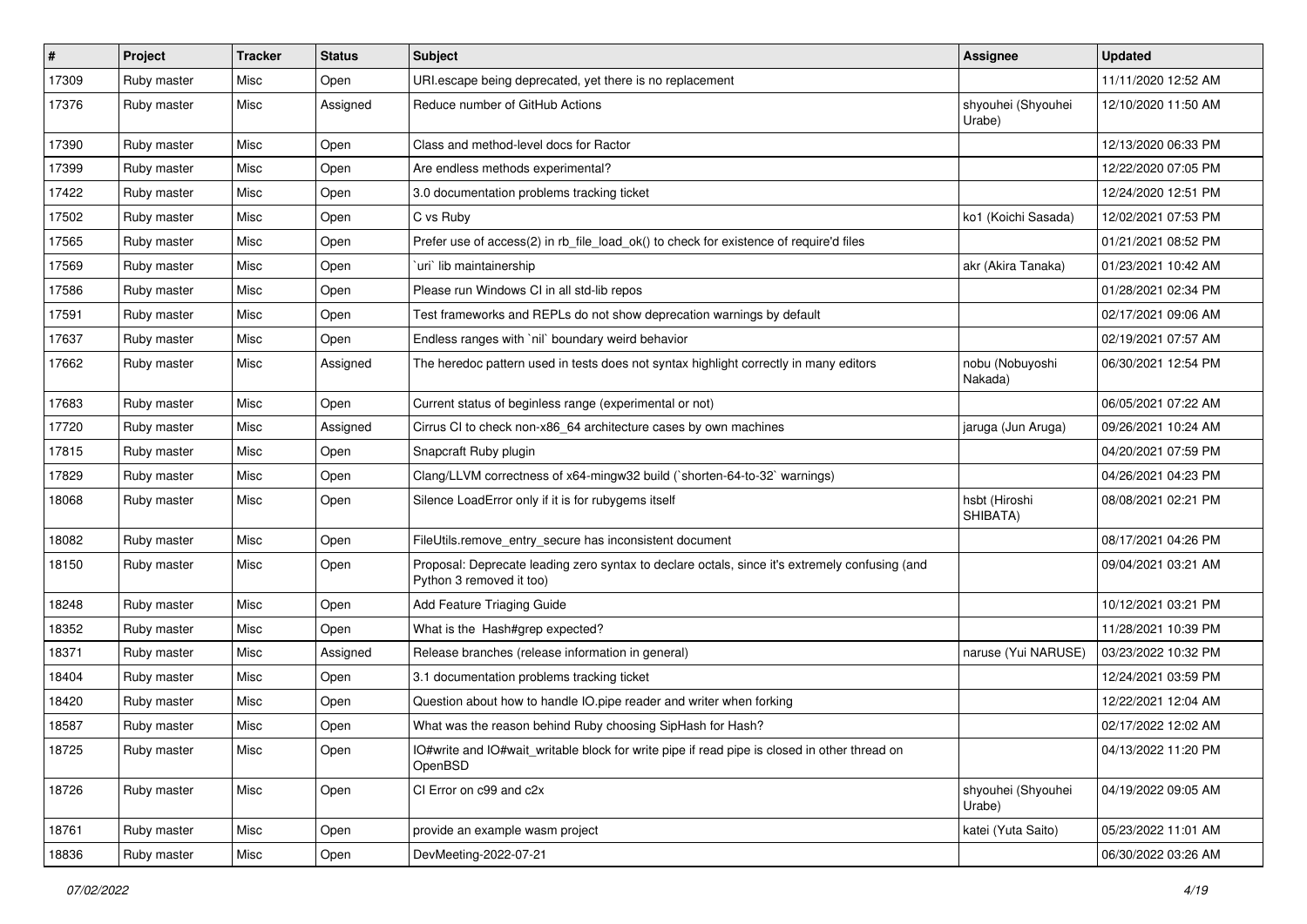| $\vert$ # | Project     | <b>Tracker</b> | <b>Status</b> | <b>Subject</b>                                                               | Assignee                          | <b>Updated</b>      |
|-----------|-------------|----------------|---------------|------------------------------------------------------------------------------|-----------------------------------|---------------------|
| 18840     | Ruby master | Misc           | Open          | Top-level #using and other methods docs                                      |                                   | 06/18/2022 07:12 PM |
| 18888     | Ruby master | Misc           | Open          | Migrate ruby-lang.org mail services to Google Domains and Google Workspace   |                                   | 06/30/2022 09:14 PM |
| 1644      | Ruby master | Feature        | Assigned      | recv on inherited socket wrapped in TCPSocket does not read data, on Windows | cruby-windows                     | 12/10/2020 08:45 AM |
| 2294      | Ruby master | Feature        | Assigned      | [PATCH] ruby_bind_stack() to embed Ruby in coroutine                         | ko1 (Koichi Sasada)               | 01/05/2018 09:00 PM |
| 2324      | Ruby master | Feature        | Assigned      | Dir instance methods for relative path                                       | nobu (Nobuyoshi<br>Nakada)        | 12/25/2017 05:58 PM |
| 2631      | Ruby master | Feature        | Assigned      | Allow IO#reopen to take a block                                              | Glass saga (Masaki<br>Matsushita) | 05/24/2018 01:22 PM |
| 3608      | Ruby master | Feature        | Assigned      | Enhancing Pathname#each child to be lazy                                     | akr (Akira Tanaka)                | 12/25/2017 06:14 PM |
| 3731      | Ruby master | Feature        | Assigned      | Easier Embedding API for Ruby                                                | ko1 (Koichi Sasada)               | 12/25/2017 06:14 PM |
| 3953      | Ruby master | Feature        | Assigned      | TCPSocket / UDPSocket do not accept IPAddr objects.                          | knu (Akinori MUSHA)               | 12/25/2017 06:14 PM |
| 4247      | Ruby master | Feature        | Assigned      | New features for Array#sample, Array#choice                                  | mame (Yusuke Endoh)               | 12/25/2017 06:14 PM |
| 4464      | Ruby master | Feature        | Assigned      | [PATCH] add Fcntl::Flock object for easier use of POSIX file locks           | kosaki (Motohiro<br>KOSAKI)       | 12/25/2017 06:14 PM |
| 4514      | Ruby master | Feature        | Assigned      | #deep clone and #deep dup for Objects                                        | matz (Yukihiro<br>Matsumoto)      | 12/25/2017 06:14 PM |
| 4521      | Ruby master | Feature        | Assigned      | NoMethodError#message may take very long to execute                          | matz (Yukihiro<br>Matsumoto)      | 12/25/2017 06:14 PM |
| 4539      | Ruby master | Feature        | Assigned      | Array#zip_with                                                               | matz (Yukihiro<br>Matsumoto)      | 11/28/2019 08:23 AM |
| 4592      | Ruby master | Feature        | Assigned      | Tempfile0000000                                                              | matz (Yukihiro<br>Matsumoto)      | 12/25/2017 06:14 PM |
| 4818      | Ruby master | Feature        | Assigned      | Add method marshalable?                                                      | matz (Yukihiro<br>Matsumoto)      | 12/25/2017 06:15 PM |
| 4824      | Ruby master | Feature        | Assigned      | Provide method Kernel#executed?                                              | matz (Yukihiro<br>Matsumoto)      | 03/05/2018 04:57 AM |
| 4831      | Ruby master | Feature        | Assigned      | Integer#prime factors                                                        | yugui (Yuki Sonoda)               | 01/23/2018 08:09 AM |
| 4924      | Ruby master | Feature        | Assigned      | mkmf have_header fails with C++ headers                                      | nobu (Nobuyoshi<br>Nakada)        | 12/25/2017 06:15 PM |
| 5007      | Ruby master | Feature        | Assigned      | Proc#call under: Unifying instance eval and instance exec                    | matz (Yukihiro<br>Matsumoto)      | 04/19/2018 07:57 AM |
| 5064      | Ruby master | Feature        | Assigned      | HTTP user-agent class                                                        | matz (Yukihiro<br>Matsumoto)      | 12/25/2017 06:15 PM |
| 5129      | Ruby master | Feature        | Assigned      | Create a core class "FileArray" and make "ARGF" its instance                 | matz (Yukihiro<br>Matsumoto)      | 01/23/2018 02:02 PM |
| 5133      | Ruby master | Feature        | Assigned      | Array#unzip as an alias of Array#transpose                                   | mrkn (Kenta Murata)               | 12/25/2017 06:15 PM |
| 5310      | Ruby master | Feature        | Assigned      | Integral objects                                                             | mrkn (Kenta Murata)               | 12/25/2017 06:15 PM |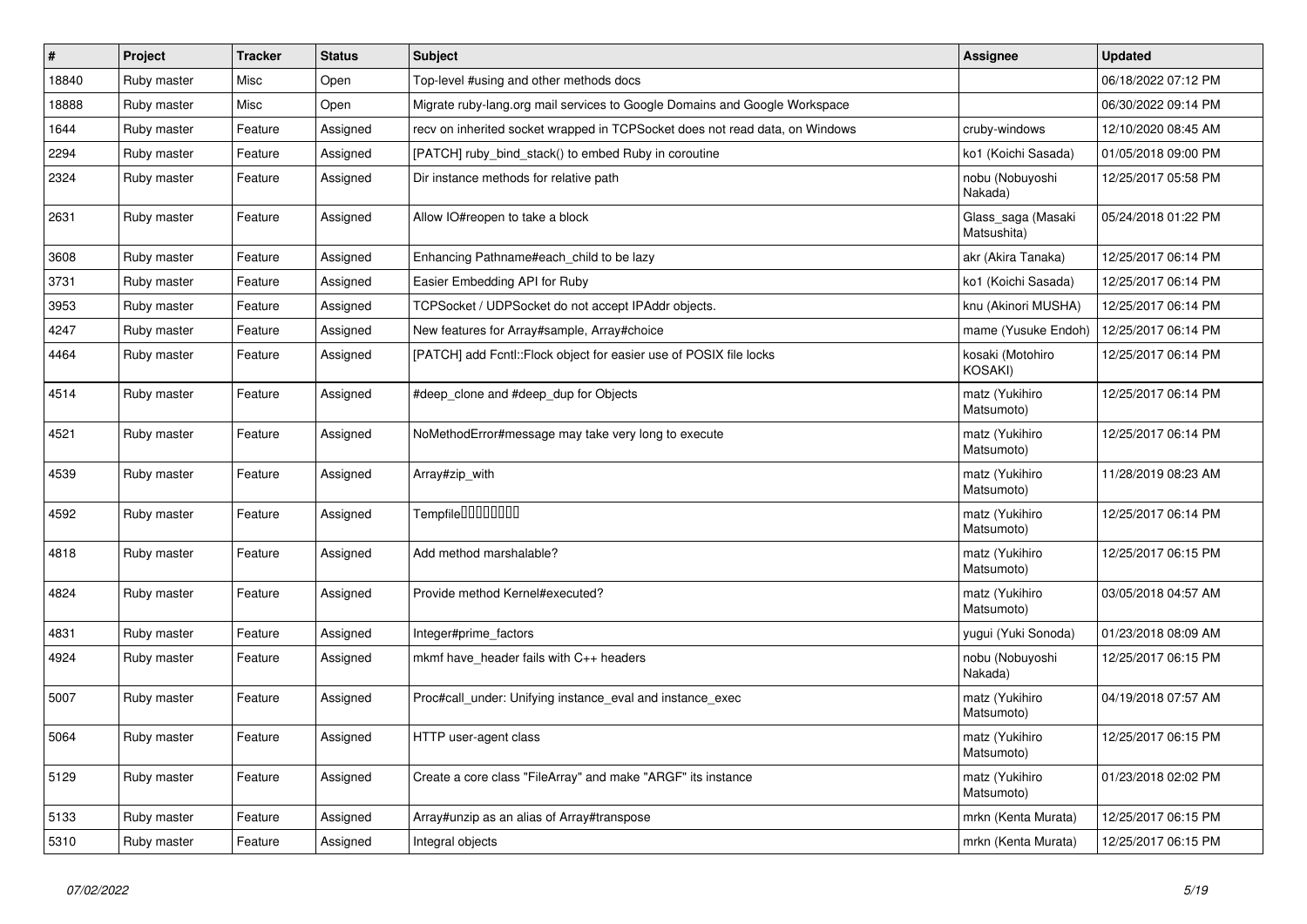| $\vert$ # | Project     | <b>Tracker</b> | <b>Status</b> | Subject                                                             | <b>Assignee</b>              | <b>Updated</b>      |
|-----------|-------------|----------------|---------------|---------------------------------------------------------------------|------------------------------|---------------------|
| 5389      | Ruby master | Feature        | Assigned      | New method Enumerator#iterate                                       | matz (Yukihiro<br>Matsumoto) | 12/25/2017 06:15 PM |
| 5434      | Ruby master | Feature        | Assigned      | Allow per-class white listing of methods safe to expose through DRb | seki (Masatoshi Seki)        | 12/25/2017 06:15 PM |
| 5445      | Ruby master | Feature        | Assigned      | Need RUBYOPT - r before ARGV - r                                    | matz (Yukihiro<br>Matsumoto) | 12/25/2017 06:15 PM |
| 5456      | Ruby master | Feature        | Assigned      | kernel#syscall() should be removed.                                 | matz (Yukihiro<br>Matsumoto) | 12/10/2020 08:46 AM |
| 5461      | Ruby master | Feature        | Assigned      | Add pipelining to Net::HTTP                                         | naruse (Yui NARUSE)          | 12/25/2017 06:15 PM |
| 5478      | Ruby master | Feature        | Open          | Add syntax to import Set into core                                  |                              | 09/02/2020 12:24 PM |
| 5558      | Ruby master | Feature        | Assigned      | String#% strange arity errors                                       | matz (Yukihiro<br>Matsumoto) | 12/25/2017 06:15 PM |
| 5582      | Ruby master | Feature        | Assigned      | Allow clone of singleton methods on a BasicObject                   | matz (Yukihiro<br>Matsumoto) | 12/25/2017 06:15 PM |
| 5617      | Ruby master | Feature        | Assigned      | Allow install RubyGems into dediceted directory                     | hsbt (Hiroshi<br>SHIBATA)    | 05/16/2018 09:15 AM |
| 5643      | Ruby master | Feature        | Assigned      | require/load options and binding option                             | matz (Yukihiro<br>Matsumoto) | 12/25/2017 06:15 PM |
| 5654      | Ruby master | Feature        | Assigned      | Introduce global lock to avoid concurrent require                   | nahi (Hiroshi<br>Nakamura)   | 12/25/2017 06:15 PM |
| 5741      | Ruby master | Feature        | Assigned      | Secure Erasure of Passwords                                         | matz (Yukihiro<br>Matsumoto) | 12/25/2017 06:15 PM |
| 5749      | Ruby master | Feature        | Assigned      | new method String#match_all needed                                  | matz (Yukihiro<br>Matsumoto) | 12/25/2017 06:15 PM |
| 5764      | Ruby master | Feature        | Assigned      | Net::HTTP should assume HTTP/0.9 on unexpected responses            | naruse (Yui NARUSE)          | 07/15/2019 05:06 PM |
| 5781      | Ruby master | Feature        | Assigned      | Query attributes (attribute methods ending in `?` mark)             | matz (Yukihiro<br>Matsumoto) | 01/10/2020 06:34 AM |
| 5825      | Ruby master | Feature        | Assigned      | Sweet instance var assignment in the object initializer             | matz (Yukihiro<br>Matsumoto) | 12/10/2020 08:53 AM |
| 5945      | Ruby master | Feature        | Assigned      | Add the ability to mark a at_exit as process-local.                 | matz (Yukihiro<br>Matsumoto) | 10/10/2018 08:29 AM |
| 5970      | Ruby master | Feature        | Assigned      | Add Enumerable#join with same semantics as Array#join               | matz (Yukihiro<br>Matsumoto) | 12/25/2017 06:15 PM |
| 6012      | Ruby master | Feature        | Assigned      | Proc#source_location also return the column                         | nobu (Nobuyoshi<br>Nakada)   | 02/12/2019 07:49 AM |
| 6047      | Ruby master | Feature        | Assigned      | read_all: Grow buffer exponentially in generic case                 |                              | 09/13/2015 03:19 AM |
| 6133      | Ruby master | Feature        | Assigned      | SSLSocket <sup>[]</sup> shutdown <sup>[][][]</sup>                  |                              | 09/13/2015 03:22 AM |
| 6265      | Ruby master | Feature        | Assigned      | Remove 'useless' 'concatenation' syntax                             | naruse (Yui NARUSE)          | 08/10/2016 02:36 AM |
| 6277      | Ruby master | Feature        | Assigned      | Hash#convert_key                                                    | matz (Yukihiro<br>Matsumoto) | 12/25/2017 06:15 PM |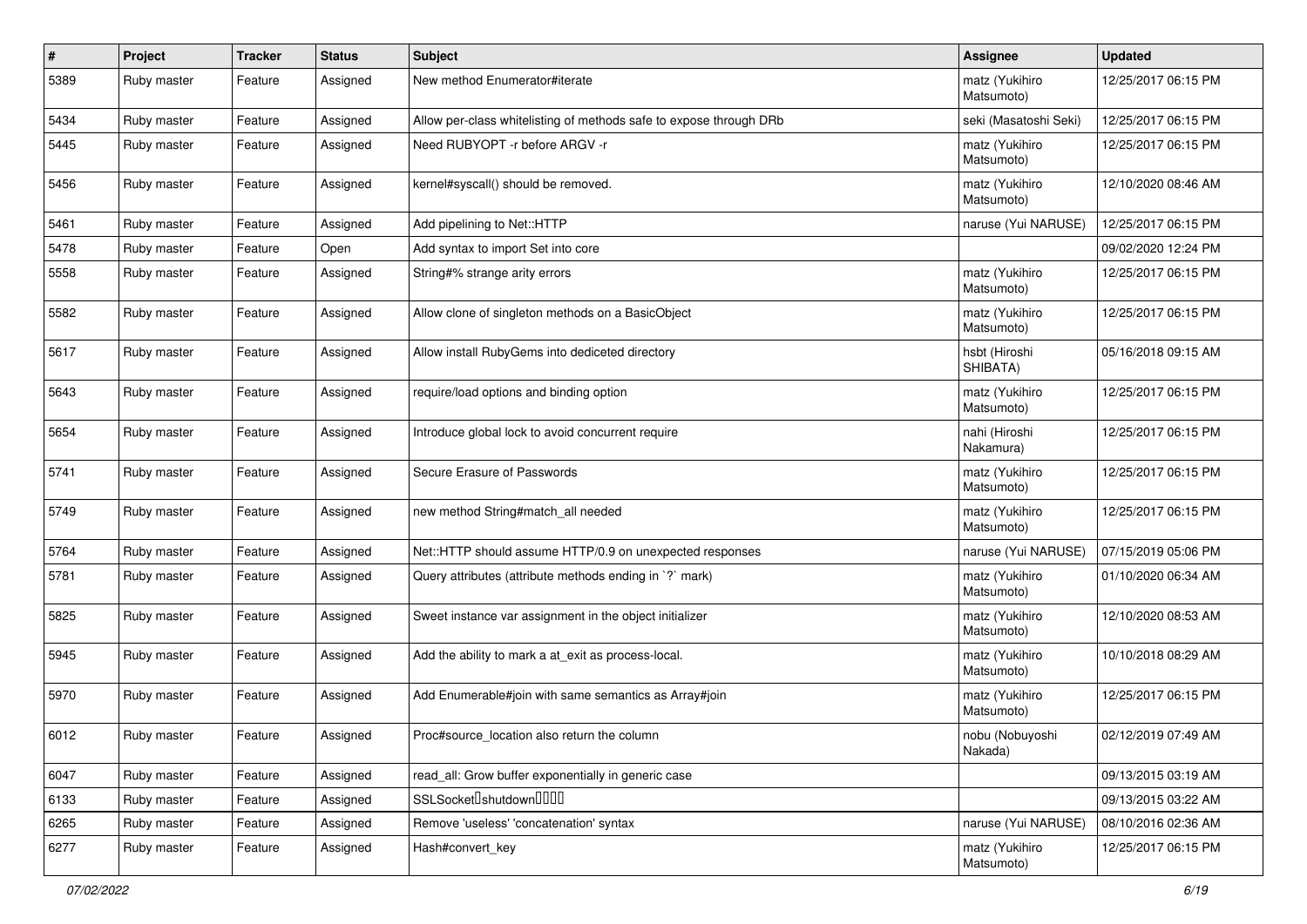| $\vert$ # | Project     | <b>Tracker</b> | <b>Status</b> | <b>Subject</b>                                                              | <b>Assignee</b>              | <b>Updated</b>      |
|-----------|-------------|----------------|---------------|-----------------------------------------------------------------------------|------------------------------|---------------------|
| 6293      | Ruby master | Feature        | Assigned      | new queue / blocking queues                                                 | matz (Yukihiro<br>Matsumoto) | 12/25/2017 06:15 PM |
| 6308      | Ruby master | Feature        | Assigned      | Eliminate delegation from WeakRef                                           | matz (Yukihiro<br>Matsumoto) | 12/23/2021 11:40 PM |
| 6309      | Ruby master | Feature        | Assigned      | Add a reference queue for weak references                                   | matz (Yukihiro<br>Matsumoto) | 08/23/2020 09:07 PM |
| 6317      | Ruby master | Feature        | Assigned      | Range#cover?000000Range00000000000000000000                                 | matz (Yukihiro<br>Matsumoto) | 12/25/2017 06:15 PM |
| 6337      | Ruby master | Feature        | Assigned      | FileUtils#sync                                                              | matz (Yukihiro<br>Matsumoto) | 12/25/2017 06:15 PM |
| 6354      | Ruby master | Feature        | Assigned      | Remove escape (break/return/redo/next support) from class/module scope      | matz (Yukihiro<br>Matsumoto) | 12/25/2017 06:15 PM |
| 6376      | Ruby master | Feature        | Assigned      | Feature lookup and checking if feature is loaded                            | matz (Yukihiro<br>Matsumoto) | 12/25/2017 06:15 PM |
| 6413      | Ruby master | Feature        | Assigned      | Make Dir.entries default to Dir.entries(Dir.pwd)                            | matz (Yukihiro<br>Matsumoto) | 12/25/2017 06:15 PM |
| 6445      | Ruby master | Feature        | Assigned      | request for default length/position on string index                         | matz (Yukihiro<br>Matsumoto) | 12/25/2017 06:15 PM |
| 6452      | Ruby master | Feature        | Assigned      | Allow extend to override class methods                                      | matz (Yukihiro<br>Matsumoto) | 12/10/2020 08:53 AM |
| 6590      | Ruby master | Feature        | Assigned      | Dealing with bigdecimal, etc gems in JRuby                                  | hsbt (Hiroshi<br>SHIBATA)    | 05/15/2019 08:33 PM |
| 6594      | Ruby master | Feature        | Assigned      | <b>Integrated Functor</b>                                                   | matz (Yukihiro<br>Matsumoto) | 12/10/2020 08:53 AM |
| 6596      | Ruby master | Feature        | Assigned      | New method `Array#indexes`                                                  | matz (Yukihiro<br>Matsumoto) | 07/29/2020 01:41 AM |
| 6611      | Ruby master | Feature        | Assigned      | Comments requested on implementation of set_parse_func                      | matz (Yukihiro<br>Matsumoto) | 12/25/2017 06:15 PM |
| 6613      | Ruby master | Feature        | Assigned      | VT RECORD, IRecordInfo Support in WIN32OLE                                  | suke (Masaki Suketa)         | 12/25/2017 06:15 PM |
| 6641      | Ruby master | Feature        | Open          | Hash.auto constructor                                                       | matz (Yukihiro<br>Matsumoto) | 12/25/2017 06:15 PM |
| 6648      | Ruby master | Feature        | Assigned      | Provide a standard API for retrieving all command-line flags passed to Ruby | matz (Yukihiro<br>Matsumoto) | 12/25/2017 06:15 PM |
| 6671      | Ruby master | Feature        | Assigned      | File.split_all and File.split_root                                          | matz (Yukihiro<br>Matsumoto) | 12/25/2017 06:15 PM |
| 6682      | Ruby master | Feature        | Assigned      | Add a method to return an instance attached by a singleton class            | shyouhei (Shyouhei<br>Urabe) | 12/25/2017 06:15 PM |
| 6687      | Ruby master | Feature        | Open          | Enumerable#with                                                             |                              | 12/25/2017 06:15 PM |
| 6694      | Ruby master | Feature        | Assigned      | Thread.new without block.                                                   | ko1 (Koichi Sasada)          | 12/25/2017 06:15 PM |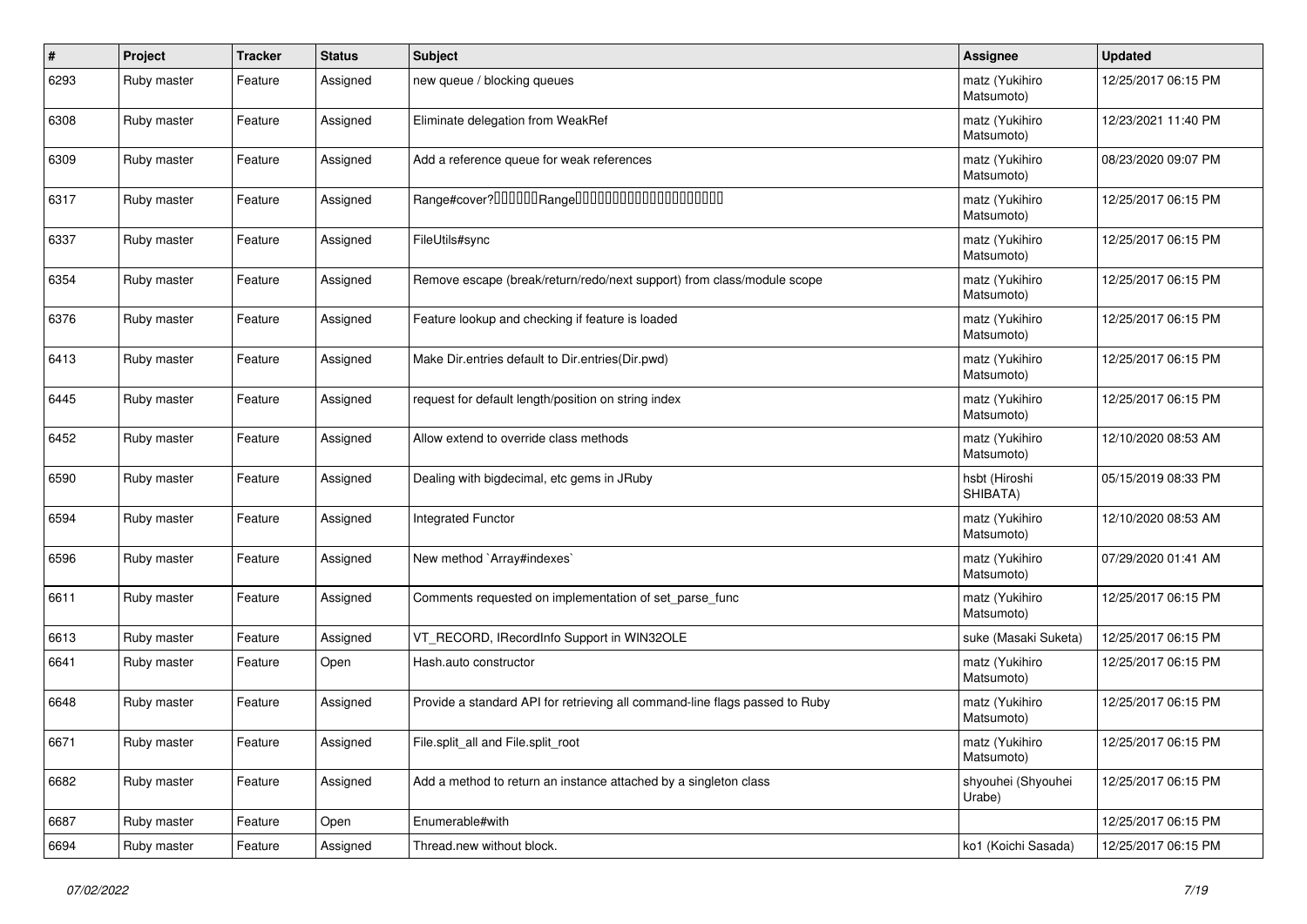| $\vert$ # | Project     | <b>Tracker</b> | <b>Status</b> | <b>Subject</b>                                                                                                                                            | Assignee                          | <b>Updated</b>      |
|-----------|-------------|----------------|---------------|-----------------------------------------------------------------------------------------------------------------------------------------------------------|-----------------------------------|---------------------|
| 6695      | Ruby master | Feature        | Assigned      | Configuration for Thread/Fiber creation                                                                                                                   | ko1 (Koichi Sasada)               | 12/25/2017 06:15 PM |
| 6733      | Ruby master | Feature        | Open          | New inspect framework                                                                                                                                     |                                   | 11/24/2021 05:06 AM |
| 6758      | Ruby master | Feature        | Open          | Object#sequence                                                                                                                                           |                                   | 12/25/2017 06:15 PM |
| 6769      | Ruby master | Feature        | Assigned      | rbinstall.rb: install both src and batch files separetely                                                                                                 | nobu (Nobuyoshi<br>Nakada)        | 10/30/2015 12:38 PM |
| 6783      | Ruby master | Feature        | Open          | Infinite loop in inspect, not overriding inspect, to_s, and no known circular references. Stepping<br>into inspect in debugger locks it up with 100% CPU. |                                   | 08/05/2019 11:13 PM |
| 6802      | Ruby master | Feature        | Assigned      | String#scan should have equivalent yielding MatchData                                                                                                     | matz (Yukihiro<br>Matsumoto)      | 12/25/2017 06:15 PM |
| 6810      | Ruby master | Feature        | Assigned      | module A::B; end` is not equivalent to `module A; module B; end; end` with respect to constant<br>lookup (scope)                                          | matz (Yukihiro<br>Matsumoto)      | 12/10/2020 09:22 AM |
| 6811      | Ruby master | Feature        | Assigned      | File, Dir and FileUtils should have bang-versions of singleton methods that fails silently                                                                | matz (Yukihiro<br>Matsumoto)      | 12/25/2017 06:15 PM |
| 6817      | Ruby master | Feature        | Open          | Partial application                                                                                                                                       | matz (Yukihiro<br>Matsumoto)      | 12/25/2017 06:15 PM |
| 6828      | Ruby master | Feature        | Open          | <b>Constancy of Constants</b>                                                                                                                             |                                   | 12/10/2020 08:47 AM |
| 6841      | Ruby master | Feature        | Assigned      | Shorthand for Assigning Return Value of Method to Self                                                                                                    | matz (Yukihiro<br>Matsumoto)      | 12/10/2020 08:53 AM |
| 6842      | Ruby master | Feature        | Assigned      | Add Optional Arguments to String#strip                                                                                                                    | matz (Yukihiro<br>Matsumoto)      | 08/24/2016 05:50 AM |
| 6857      | Ruby master | Feature        | Assigned      | bigdecimal/math BigMath.E/BigMath.exp R. P. Feynman inspired optimization                                                                                 | mrkn (Kenta Murata)               | 12/25/2017 06:15 PM |
| 6869      | Ruby master | Feature        | Open          | Do not treat `_` parameter exceptionally                                                                                                                  | matz (Yukihiro<br>Matsumoto)      | 12/10/2020 08:58 AM |
| 6946      | Ruby master | Feature        | Open          | FIPS support?                                                                                                                                             |                                   | 11/07/2018 04:00 PM |
| 6973      | Ruby master | Feature        | Assigned      | Add an #integral? method to Numeric to test for whole-number values                                                                                       | mrkn (Kenta Murata)               | 12/25/2017 06:15 PM |
| 7060      | Ruby master | Feature        | Open          | Broaden support for chmod                                                                                                                                 |                                   | 12/25/2017 06:15 PM |
| 7082      | Ruby master | Feature        | Open          | Process. kill 0 in windows can return spurious success                                                                                                    |                                   | 12/25/2017 06:15 PM |
| 7086      | Ruby master | Feature        | Assigned      | Condition Variable#wait has meaningless return value                                                                                                      | kosaki (Motohiro<br>KOSAKI)       | 12/25/2017 06:15 PM |
| 7087      | Ruby master | Feature        | Assigned      | ::ConditionVariable#wait does not work with Monitor because Monitor#sleep does not exist                                                                  | matz (Yukihiro<br>Matsumoto)      | 12/25/2017 06:15 PM |
| 7106      | Ruby master | Feature        | Open          | FileUtils.touch should allow touching the symlink itself rather than the file the link points to                                                          |                                   | 12/25/2017 06:15 PM |
| 7121      | Ruby master | Feature        | Assigned      | Extending the use of `require'                                                                                                                            | matz (Yukihiro<br>Matsumoto)      | 12/25/2017 06:15 PM |
| 7132      | Ruby master | Feature        | Assigned      | Alternation between named / ordered method arguments and aliases for method arguments.                                                                    | matz (Yukihiro<br>Matsumoto)      | 12/25/2017 06:15 PM |
| 7148      | Ruby master | Feature        | Assigned      | Improved Tempfile w/o DelegateClass                                                                                                                       | Glass_saga (Masaki<br>Matsushita) | 03/27/2019 09:51 AM |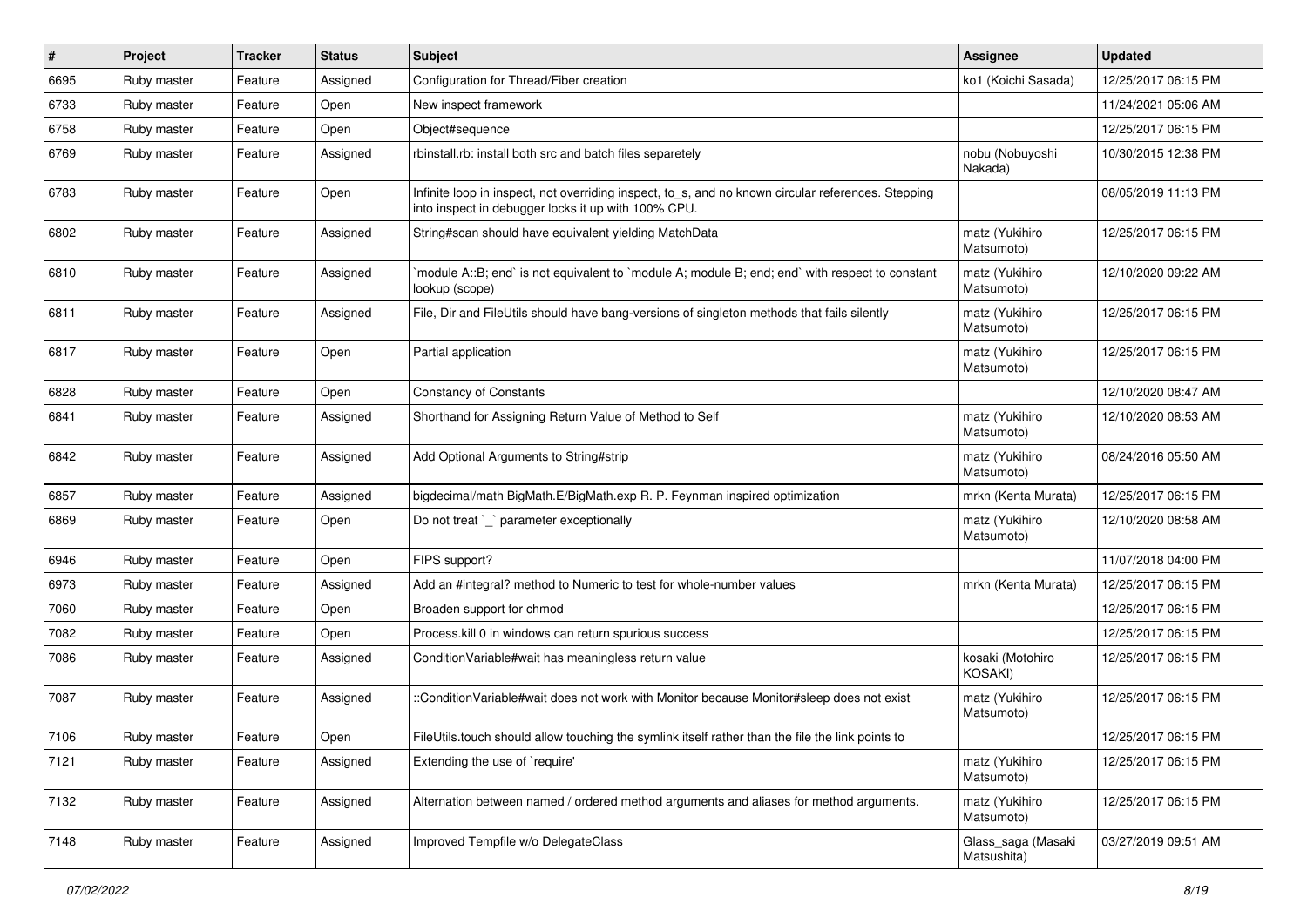| $\vert$ # | Project     | <b>Tracker</b> | <b>Status</b> | <b>Subject</b>                                                                           | Assignee                              | <b>Updated</b>      |
|-----------|-------------|----------------|---------------|------------------------------------------------------------------------------------------|---------------------------------------|---------------------|
| 7149      | Ruby master | Feature        | Open          | Constant magic for everyone.                                                             | matz (Yukihiro<br>Matsumoto)          | 12/25/2017 06:15 PM |
| 7220      | Ruby master | Feature        | Open          | Separate IO#dup, StringIO#initialize copy from dup(2)                                    |                                       | 12/10/2020 08:47 AM |
| 7250      | Ruby master | Feature        | Open          | A mechanism to include at once both instance-level and class-level methods from a module |                                       | 12/25/2017 06:15 PM |
| 7314      | Ruby master | Feature        | Assigned      | Convert Proc to Lambda doesn't work in MRI                                               | matz (Yukihiro<br>Matsumoto)          | 05/21/2016 09:15 AM |
| 7321      | Ruby master | Feature        | Assigned      | Newton.#nsolve 00 2 0000000000                                                           | mrkn (Kenta Murata)                   | 12/25/2017 06:15 PM |
| 7340      | Ruby master | Feature        | Open          | 'each_with' or 'into' alias for 'each_with_object'                                       |                                       | 12/25/2017 06:15 PM |
| 7341      | Ruby master | Feature        | Open          | Enumerable#associate                                                                     |                                       | 12/25/2017 06:15 PM |
| 7349      | Ruby master | Feature        | Assigned      | Struct#inspect needs more meaningful output                                              | matz (Yukihiro<br>Matsumoto)          | 12/25/2017 06:15 PM |
| 7362      | Ruby master | Feature        | Assigned      | Adding Pathname#start_with?                                                              | akr (Akira Tanaka)                    | 12/25/2017 06:15 PM |
| 7377      | Ruby master | Feature        | Open          | #indetical? as an alias for #equal?                                                      | matz (Yukihiro<br>Matsumoto)          | 12/25/2017 06:15 PM |
| 7384      | Ruby master | Feature        | Open          | Rename #each_with_object to #each_with                                                   |                                       | 12/25/2017 06:15 PM |
| 7394      | Ruby master | Feature        | Assigned      | Enumerable#find ifnone parameter could be non-callable                                   | nobu (Nobuyoshi<br>Nakada)            | 02/10/2021 09:32 AM |
| 7412      | Ruby master | Feature        | Assigned      | Pathname#relative path from does not support mixed directory separators on windows       | akr (Akira Tanaka)                    | 01/05/2018 09:00 PM |
| 7436      | Ruby master | Feature        | Assigned      | Allow for a "granularity" flag for backtrace_locations                                   | matz (Yukihiro<br>Matsumoto)          | 12/25/2017 06:15 PM |
| 7444      | Ruby master | Feature        | Open          | Array#product_set                                                                        | matz (Yukihiro<br>Matsumoto)          | 12/25/2017 06:15 PM |
| 7488      | Ruby master | Feature        | Assigned      | Receiving object id in object creation probes                                            | tenderlovemaking<br>(Aaron Patterson) | 12/25/2017 06:15 PM |
| 7503      | Ruby master | Feature        | Assigned      | make timeout.rb async-interrupt safe by default                                          | matz (Yukihiro<br>Matsumoto)          | 12/25/2017 06:15 PM |
| 7518      | Ruby master | Feature        | Assigned      | Fiddle::Pointer#to_str and Fiddle::Pointer#to_int should be removed                      | tenderlovemaking<br>(Aaron Patterson) | 08/15/2013 04:56 AM |
| 7532      | Ruby master | Feature        | Assigned      | Hardcoded compiler location                                                              | nobu (Nobuyoshi<br>Nakada)            | 12/25/2017 06:15 PM |
| 7545      | Ruby master | Feature        | Open          | Make Range act as a "lazy ordered set"                                                   |                                       | 12/10/2020 08:49 AM |
| 7546      | Ruby master | Feature        | Open          | Change behavior of `Array#slice` for an argument of `Range` class                        | matz (Yukihiro<br>Matsumoto)          | 12/10/2020 08:49 AM |
| 7548      | Ruby master | Feature        | Open          | Load and Require Callbacks                                                               | matz (Yukihiro<br>Matsumoto)          | 12/25/2017 06:15 PM |
| 7580      | Ruby master | Feature        | Assigned      | Range translation                                                                        | matz (Yukihiro<br>Matsumoto)          | 06/11/2018 09:51 AM |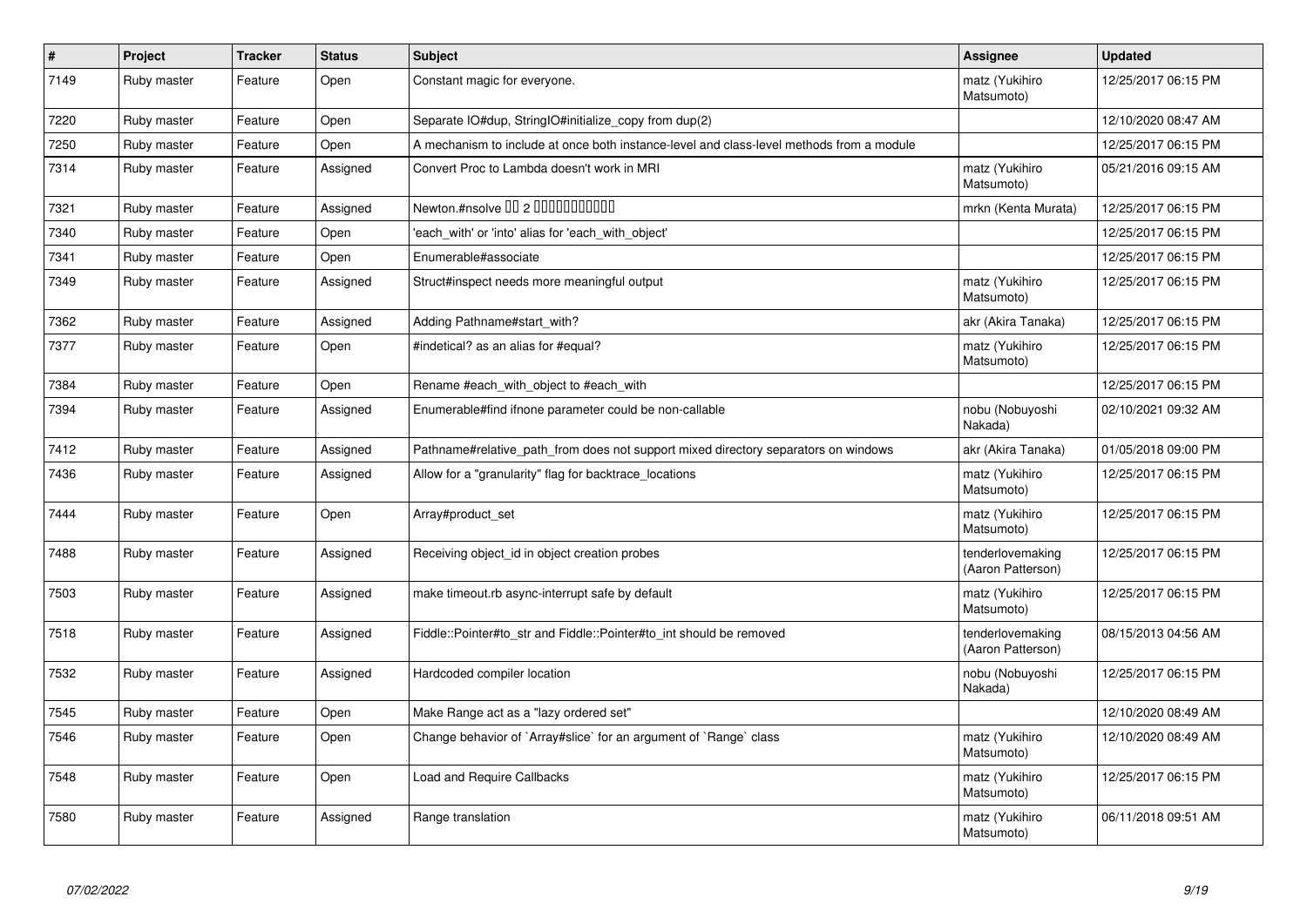| $\vert$ # | Project     | <b>Tracker</b> | <b>Status</b> | <b>Subject</b>                                                                                     | Assignee                              | <b>Updated</b>      |
|-----------|-------------|----------------|---------------|----------------------------------------------------------------------------------------------------|---------------------------------------|---------------------|
| 7604      | Ruby master | Feature        | Open          | Make === comparison operator ability to delegate comparison to an argument                         | matz (Yukihiro<br>Matsumoto)          | 12/25/2017 06:15 PM |
| 7611      | Ruby master | Feature        | Open          | Focal method for all loads/requires                                                                | matz (Yukihiro<br>Matsumoto)          | 12/25/2017 06:15 PM |
| 7614      | Ruby master | Feature        | Open          | alias_accessor                                                                                     | matz (Yukihiro<br>Matsumoto)          | 12/25/2017 06:15 PM |
| 7644      | Ruby master | Feature        | Assigned      | In refinements, change "using" keyword to a less generic word.                                     | matz (Yukihiro<br>Matsumoto)          | 12/10/2020 08:49 AM |
| 7654      | Ruby master | Feature        | Open          | Add optional code block to IO::readlines                                                           | matz (Yukihiro<br>Matsumoto)          | 12/25/2017 06:15 PM |
| 7657      | Ruby master | Feature        | Open          | Array#& doesn't accept Enumerables                                                                 | matz (Yukihiro<br>Matsumoto)          | 12/25/2017 06:15 PM |
| 7702      | Ruby master | Feature        | Open          | Remove Proc#binding                                                                                | matz (Yukihiro<br>Matsumoto)          | 07/15/2019 07:39 PM |
| 7704      | Ruby master | Feature        | Open          | Add a list of enabled (experimental) language features.                                            | matz (Yukihiro<br>Matsumoto)          | 12/25/2017 06:15 PM |
| 7708      | Ruby master | Feature        | Open          | support for patches list                                                                           |                                       | 12/25/2017 06:15 PM |
| 7739      | Ruby master | Feature        | Assigned      | Define Hash#  as Hash#reverse_merge in Rails                                                       | matz (Yukihiro<br>Matsumoto)          | 12/25/2017 06:15 PM |
| 7745      | Ruby master | Feature        | Open          | lib/observer.rb: Observers are compared by identity                                                | nobu (Nobuyoshi<br>Nakada)            | 12/25/2017 06:15 PM |
| 7747      | Ruby master | Feature        | Open          | Expanded API for Binding semantics                                                                 |                                       | 12/23/2021 11:43 PM |
| 7748      | Ruby master | Feature        | Open          | Contextual send                                                                                    | matz (Yukihiro<br>Matsumoto)          | 12/10/2020 08:53 AM |
| 7788      | Ruby master | Feature        | Open          | YAML Tag Schema Support                                                                            | tenderlovemaking<br>(Aaron Patterson) | 12/25/2017 06:15 PM |
| 7795      | Ruby master | Feature        | Open          | Symbol.defined? and/or to existing symbol                                                          | matz (Yukihiro<br>Matsumoto)          | 12/25/2017 06:15 PM |
| 7845      | Ruby master | Feature        | Open          | Strip doesn't handle unicode space characters in ruby 1.9.2 & 1.9.3 (does in 1.9.1)                |                                       | 12/23/2021 11:43 PM |
| 7848      | Ruby master | Feature        | Open          | Restore default state for core ruby objects                                                        | matz (Yukihiro<br>Matsumoto)          | 12/25/2017 06:15 PM |
| 7876      | Ruby master | Feature        | Open          | Add method for accessing Class from within Singleton Class                                         | matz (Yukihiro<br>Matsumoto)          | 12/25/2017 06:15 PM |
| 7883      | Ruby master | Feature        | Open          | Add Regex#to_proc                                                                                  | matz (Yukihiro<br>Matsumoto)          | 12/25/2017 06:15 PM |
| 7895      | Ruby master | Feature        | Open          | Exception#backtrace_locations to go with Thread#backtrace_locations and<br>Kernel#caller_locations |                                       | 12/23/2021 11:43 PM |
| 7914      | Ruby master | Feature        | Open          | Case for local class methods                                                                       | matz (Yukihiro<br>Matsumoto)          | 12/25/2017 06:15 PM |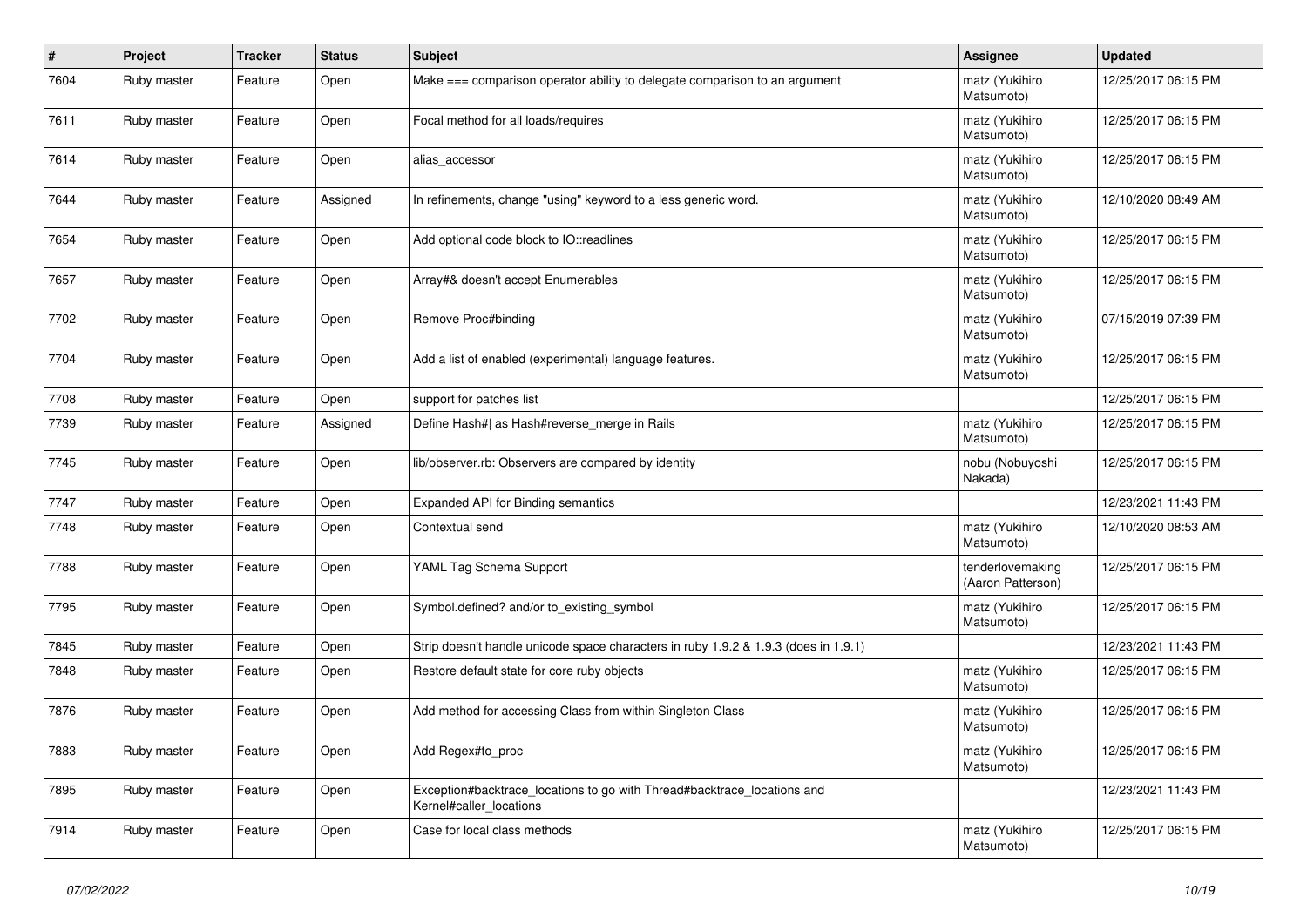| $\vert$ # | Project     | <b>Tracker</b> | <b>Status</b> | <b>Subject</b>                                                                       | <b>Assignee</b>                     | <b>Updated</b>      |
|-----------|-------------|----------------|---------------|--------------------------------------------------------------------------------------|-------------------------------------|---------------------|
| 7981      | Ruby master | Feature        | Open          | ruby does not respect --                                                             |                                     | 02/28/2013 02:49 PM |
| 8016      | Ruby master | Feature        | Assigned      | Alias FILE and LINE as methods                                                       | matz (Yukihiro<br>Matsumoto)        | 12/25/2017 06:15 PM |
| 8042      | Ruby master | Feature        | Assigned      | Add Addrinfo#socket to create a socket that is not connected or bound                | matz (Yukihiro<br>Matsumoto)        | 12/25/2017 06:15 PM |
| 8046      | Ruby master | Feature        | Open          | allow Object#extend to take a block                                                  |                                     | 12/25/2017 06:15 PM |
| 8047      | Ruby master | Feature        | Assigned      | IPAddr makes host address with netmask                                               | knu (Akinori MUSHA)                 | 01/05/2018 09:00 PM |
| 8061      | Ruby master | Feature        | Open          | 000000000000000                                                                      | matz (Yukihiro<br>Matsumoto)        | 12/25/2017 06:15 PM |
| 8083      | Ruby master | Feature        | Assigned      | Exit status is limited to one-byte values which is invalid for Windows               | cruby-windows                       | 03/14/2013 08:26 PM |
| 8088      | Ruby master | Feature        | Open          | Method#parameters (and friends) should provide useful information about core methods |                                     | 12/23/2021 11:43 PM |
| 8126      | Ruby master | Feature        | Assigned      | OpenSSL::SSL::SSLSocket does not define #recv and #send messages                     | rhenium (Kazuki<br>Yamaguchi)       | 08/08/2019 11:05 PM |
| 8164      | Ruby master | Feature        | Assigned      | Public/Private                                                                       | matz (Yukihiro<br>Matsumoto)        | 12/10/2020 08:50 AM |
| 8184      | Ruby master | Feature        | Open          | Avoid the creation of meaningless ranges (nil, false, true)                          |                                     | 03/29/2013 11:16 PM |
| 8206      | Ruby master | Feature        | Open          | Should Ruby core implement String#blank?                                             |                                     | 04/28/2016 02:05 PM |
| 8223      | Ruby master | Feature        | Open          | Make Matrix more omnivorous.                                                         | marcandre<br>(Marc-Andre Lafortune) | 04/09/2013 03:42 AM |
| 8229      | Ruby master | Feature        | Open          | extend Hash.include?                                                                 | matz (Yukihiro<br>Matsumoto)        | 12/10/2020 08:53 AM |
| 8232      | Ruby master | Feature        | Open          | Rudiments of abstract algebra in Ruby                                                | matz (Yukihiro<br>Matsumoto)        | 04/09/2013 01:47 AM |
| 8259      | Ruby master | Feature        | Open          | Atomic attributes accessors                                                          |                                     | 12/23/2021 11:43 PM |
| 8263      | Ruby master | Feature        | Assigned      | Support discovering yield state of individual Fibers                                 | ko1 (Koichi Sasada)                 | 12/23/2021 11:40 PM |
| 8270      | Ruby master | Feature        | Open          | Ruby should build without thread support (aka minix)                                 | nobu (Nobuyoshi<br>Nakada)          | 12/10/2020 08:53 AM |
| 8271      | Ruby master | Feature        | Assigned      | Proposal for moving to a more visible, formal process for feature requests           | matz (Yukihiro<br>Matsumoto)        | 12/23/2021 11:40 PM |
| 8272      | Ruby master | Feature        | Open          | Transfer feature tracking to CommonRuby                                              |                                     | 12/23/2021 11:40 PM |
| 8275      | Ruby master | Feature        | Open          | Add Module#public_const_get                                                          |                                     | 12/23/2021 11:43 PM |
| 8291      | Ruby master | Feature        | Open          | Allow retrieving the root Fiber of a Thread                                          |                                     | 12/23/2021 11:43 PM |
| 8295      | Ruby master | Feature        | Assigned      | Float I Rational 0000000000000 BigDecimal 0000000                                    | mrkn (Kenta Murata)                 | 12/25/2017 06:15 PM |
| 8321      | Ruby master | Feature        | Open          | Ripper: I would like coordinates for keywords                                        |                                     | 05/10/2013 07:01 PM |
| 8366      | Ruby master | Feature        | Open          | Exception message take time to execute depending on the instance variables           |                                     | 09/22/2014 06:41 AM |
| 8404      | Ruby master | Feature        | Open          | virtual, hooked or read only global variabels for ruby only code too                 |                                     | 05/14/2013 09:19 PM |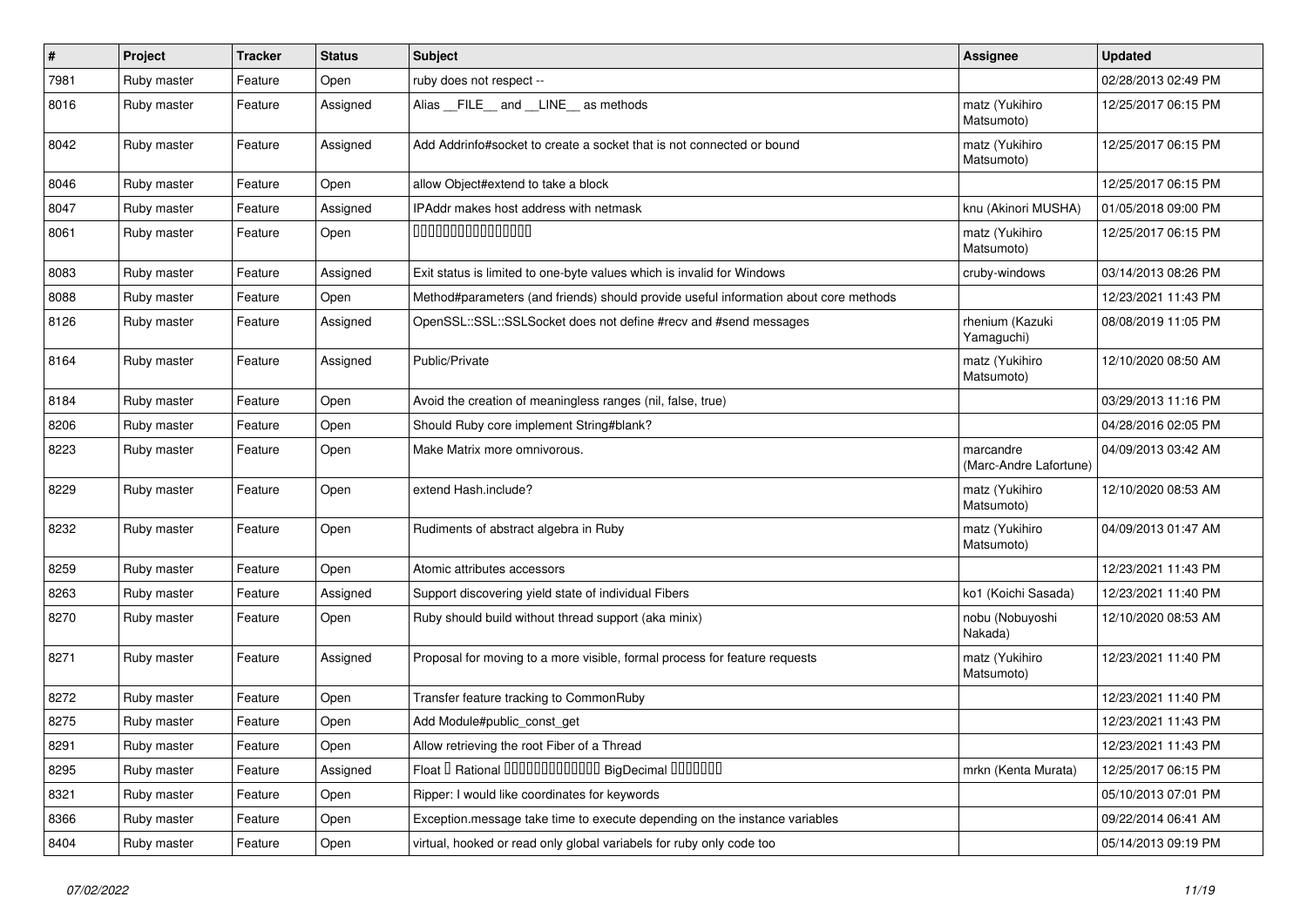| $\pmb{\#}$ | Project     | <b>Tracker</b> | <b>Status</b> | <b>Subject</b>                                                                            | Assignee                     | <b>Updated</b>      |
|------------|-------------|----------------|---------------|-------------------------------------------------------------------------------------------|------------------------------|---------------------|
| 8437       | Ruby master | Feature        | Open          | custom operators, unicode                                                                 |                              | 08/30/2015 03:05 AM |
| 8449       | Ruby master | Feature        | Open          | Array#ary plus always returns an array                                                    | nobu (Nobuyoshi<br>Nakada)   | 06/02/2013 04:23 PM |
| 8452       | Ruby master | Feature        | Open          | Kernel#otherwise to rewrite code like (obj    default obj).do smth                        |                              | 05/26/2013 08:41 PM |
| 8460       | Ruby master | Feature        | Assigned      | PATCH: optparse: add keep_unknown option                                                  | nobu (Nobuyoshi<br>Nakada)   | 05/27/2021 10:07 PM |
| 8478       | Ruby master | Feature        | Open          | The hash returned by Enumerable#group_by should have an empty array for its default value | matz (Yukihiro<br>Matsumoto) | 06/04/2013 03:56 PM |
| 8494       | Ruby master | Feature        | Open          | Safe method for defensive copies. alternative to 'dup'                                    |                              | 06/05/2013 04:26 PM |
| 8506       | Ruby master | Feature        | Open          | Object#iter_for / Object#to_iter                                                          |                              | 06/10/2013 05:21 PM |
| 8536       | Ruby master | Feature        | Assigned      | Implement is_numeric? family of methods                                                   | matz (Yukihiro<br>Matsumoto) | 12/25/2017 06:15 PM |
| 8544       | Ruby master | Feature        | Open          | OpenURI should open 'file://' URIs                                                        |                              | 12/12/2015 04:30 PM |
| 8564       | Ruby master | Feature        | Open          | Extend Module#attr methods                                                                |                              | 02/05/2015 07:39 PM |
| 8566       | Ruby master | Feature        | Open          | [PATCH] Allow to configure additional preludes                                            |                              | 12/10/2014 01:13 PM |
| 8570       | Ruby master | Feature        | Open          | Better mechanisms to safely load classes concurrently                                     |                              | 12/23/2021 11:43 PM |
| 8576       | Ruby master | Feature        | Assigned      | Add optimized method type for constant value methods                                      | ko1 (Koichi Sasada)          | 12/25/2017 06:15 PM |
| 8598       | Ruby master | Feature        | Open          | Expose information whether a timezone offset has been explicitly set on DateTime object   |                              | 07/03/2013 08:27 PM |
| 8614       | Ruby master | Feature        | Open          | Object#singleton class with a block                                                       |                              | 07/12/2013 10:14 AM |
| 8619       | Ruby master | Feature        | Open          | <b>Standard Profiling API</b>                                                             |                              | 12/23/2021 11:43 PM |
| 8626       | Ruby master | Feature        | Open          | Add a Set coercion method to the standard lib: Set(possible set)                          |                              | 12/23/2021 11:43 PM |
| 8635       | Ruby master | Feature        | Open          | attr accessor with default block                                                          |                              | 12/23/2021 11:43 PM |
| 8640       | Ruby master | Feature        | Open          | Add Time#elapsed to return nanoseconds since creation                                     |                              | 12/23/2021 11:43 PM |
| 8663       | Ruby master | Feature        | Open          | Officialy alias ArgumentError to ArgError                                                 | matz (Yukihiro<br>Matsumoto) | 08/09/2013 07:42 PM |
| 8678       | Ruby master | Feature        | Assigned      | Allow invalid string to work with regexp                                                  | matz (Yukihiro<br>Matsumoto) | 01/05/2018 09:00 PM |
| 8681       | Ruby master | Feature        | Open          | Net::HTTP should set TCP_NODELAY for requests with body                                   |                              | 12/23/2021 11:43 PM |
| 8688       | Ruby master | Feature        | Open          | #sprintf should accept strings as keys                                                    |                              | 07/26/2013 02:33 AM |
| 8714       | Ruby master | Feature        | Open          | Non-interpolated regular expression literal                                               |                              | 08/02/2013 08:00 PM |
| 8751       | Ruby master | Feature        | Open          | Add offsets to method#source_location                                                     |                              | 12/23/2021 11:43 PM |
| 8772       | Ruby master | Feature        | Open          | Hash alias #  merge, and the case for Hash and Array polymorphism                         |                              | 12/25/2017 06:15 PM |
| 8786       | Ruby master | Feature        | Open          | Process.clock_gettime(:realtime)                                                          |                              | 08/15/2013 10:33 PM |
| 8804       | Ruby master | Feature        | Open          | ONCE syntax                                                                               | matz (Yukihiro<br>Matsumoto) | 01/04/2020 08:26 PM |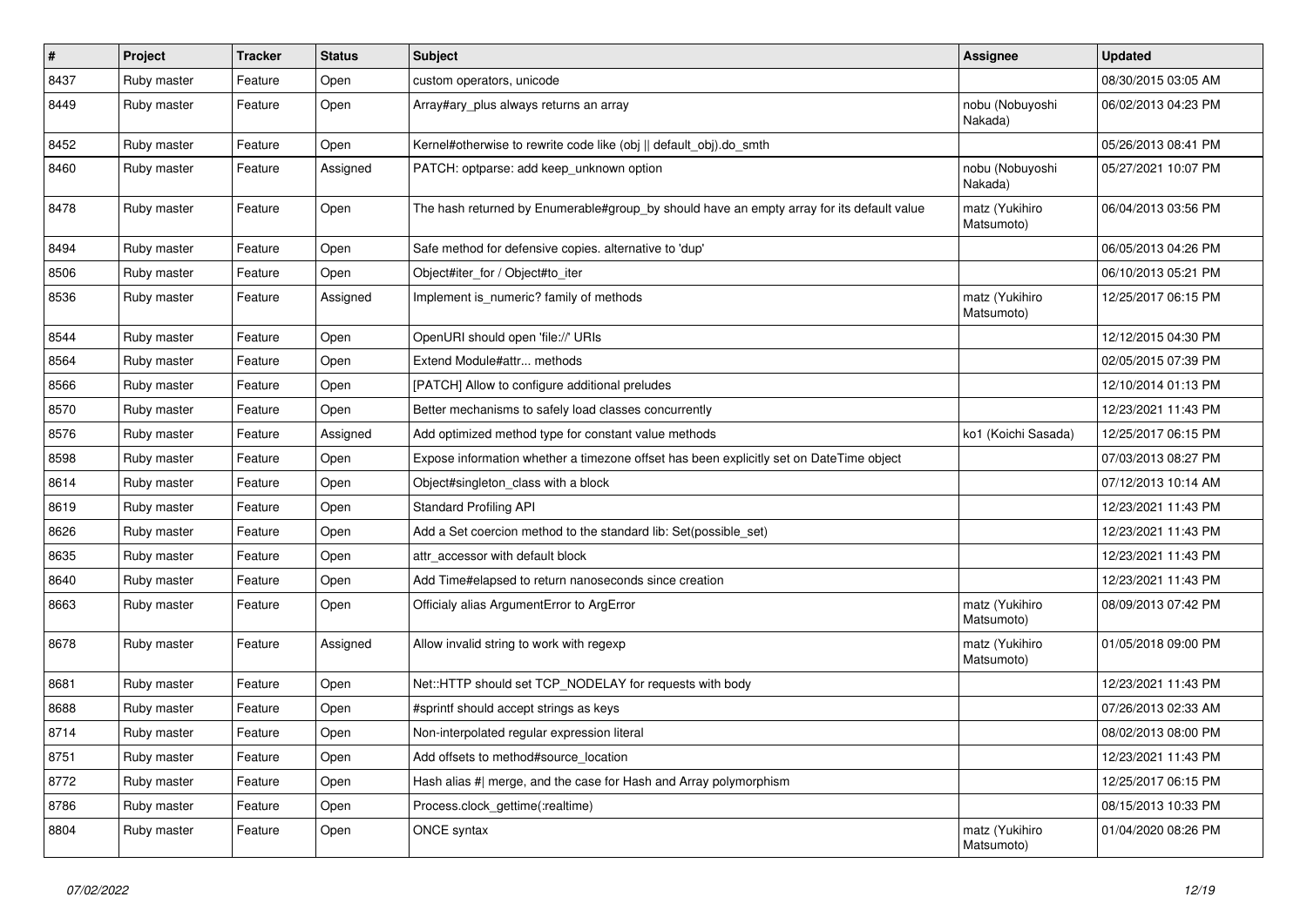| $\vert$ # | <b>Project</b> | <b>Tracker</b> | <b>Status</b> | <b>Subject</b>                                                                                                                         | Assignee                     | <b>Updated</b>      |
|-----------|----------------|----------------|---------------|----------------------------------------------------------------------------------------------------------------------------------------|------------------------------|---------------------|
| 8807      | Ruby master    | Feature        | Open          | <b>Custom literals</b>                                                                                                                 |                              | 12/10/2020 08:53 AM |
| 8827      | Ruby master    | Feature        | Open          | A method that flips the receiver and the first argument                                                                                |                              | 08/29/2013 05:59 AM |
| 8834      | Ruby master    | Feature        | Open          | Kernel#load relative                                                                                                                   |                              | 04/18/2019 11:41 PM |
| 8839      | Ruby master    | Feature        | Assigned      | Class and module should return the class or module that was opened                                                                     | matz (Yukihiro<br>Matsumoto) | 12/28/2015 08:36 AM |
| 8848      | Ruby master    | Feature        | Open          | Syntax for binary strings                                                                                                              |                              | 12/23/2021 11:43 PM |
| 8850      | Ruby master    | Feature        | Assigned      | Convert Rational to decimal string                                                                                                     | matz (Yukihiro<br>Matsumoto) | 12/25/2017 06:15 PM |
| 8853      | Ruby master    | Feature        | Open          | Should String#sub(pattern) returns an Enumerator?                                                                                      |                              | 07/13/2019 12:32 AM |
| 8862      | Ruby master    | Feature        | Open          | getoptiong to accept user-provided commandline                                                                                         |                              | 09/04/2013 09:53 PM |
| 8896      | Ruby master    | Feature        | Open          | #tap with missing block                                                                                                                |                              | 12/23/2021 11:43 PM |
| 8921      | Ruby master    | Feature        | Open          | Allow select, reject, etc to accept a regex                                                                                            |                              | 04/04/2020 05:57 AM |
| 8947      | Ruby master    | Feature        | Open          | make alias, alias method, attr * return name of the alias                                                                              |                              | 12/23/2021 11:43 PM |
| 8948      | Ruby master    | Feature        | Assigned      | Frozen regex                                                                                                                           | matz (Yukihiro<br>Matsumoto) | 12/20/2020 07:15 PM |
| 8959      | Ruby master    | Feature        | Assigned      | Allow top level prepend                                                                                                                | nobu (Nobuyoshi<br>Nakada)   | 10/16/2013 03:22 AM |
| 8960      | Ruby master    | Feature        | Assigned      | Add Exception#backtrace_locations                                                                                                      | ko1 (Koichi Sasada)          | 11/25/2016 02:15 PM |
| 8961      | Ruby master    | Feature        | Open          | Synchronizable module to easily wrap methods in a mutex                                                                                |                              | 12/23/2021 11:43 PM |
| 8967      | Ruby master    | Feature        | Open          | add uninclude and unextend method                                                                                                      |                              | 09/30/2013 02:18 PM |
| 8970      | Ruby master    | Feature        | Open          | Array.zip and Array.product                                                                                                            |                              | 09/12/2019 03:40 AM |
| 8987      | Ruby master    | Feature        | Open          | map/collect extension which handles arguments                                                                                          |                              | 01/05/2018 09:00 PM |
| 8994      | Ruby master    | Feature        | Open          | add methods for Float to get if an NaN is quiet or not, also add class methods for Float to<br>"generate" an quiet NaN and an loud NaN |                              | 10/21/2019 10:38 PM |
| 9020      | Ruby master    | Feature        | Assigned      | Net::HTTPResponse predicate/query methods                                                                                              | naruse (Yui NARUSE)          | 12/25/2017 06:15 PM |
| 9023      | Ruby master    | Feature        | Assigned      | Array#tail                                                                                                                             | matz (Yukihiro<br>Matsumoto) | 12/23/2021 11:40 PM |
| 9043      | Ruby master    | Feature        | Open          | Add String#f method as shortcut for #freeze                                                                                            | matz (Yukihiro<br>Matsumoto) | 01/05/2018 09:00 PM |
| 9049      | Ruby master    | Feature        | Open          | Shorthands (a:b, *) for inclusive indexing                                                                                             |                              | 03/15/2018 12:26 AM |
| 9070      | Ruby master    | Feature        | Open          | Introduce `---` as synonym of `end` keyword                                                                                            | matz (Yukihiro<br>Matsumoto) | 11/02/2013 03:23 AM |
| 9095      | Ruby master    | Feature        | Open          | Allow `Symbol#to_proc` to take arguments                                                                                               |                              | 11/10/2013 04:25 AM |
| 9111      | Ruby master    | Feature        | Open          | Encoding-free String comparison                                                                                                        |                              | 11/21/2013 04:35 PM |
| 9116      | Ruby master    | Feature        | Open          | String#rsplit missing                                                                                                                  |                              | 04/27/2017 10:00 AM |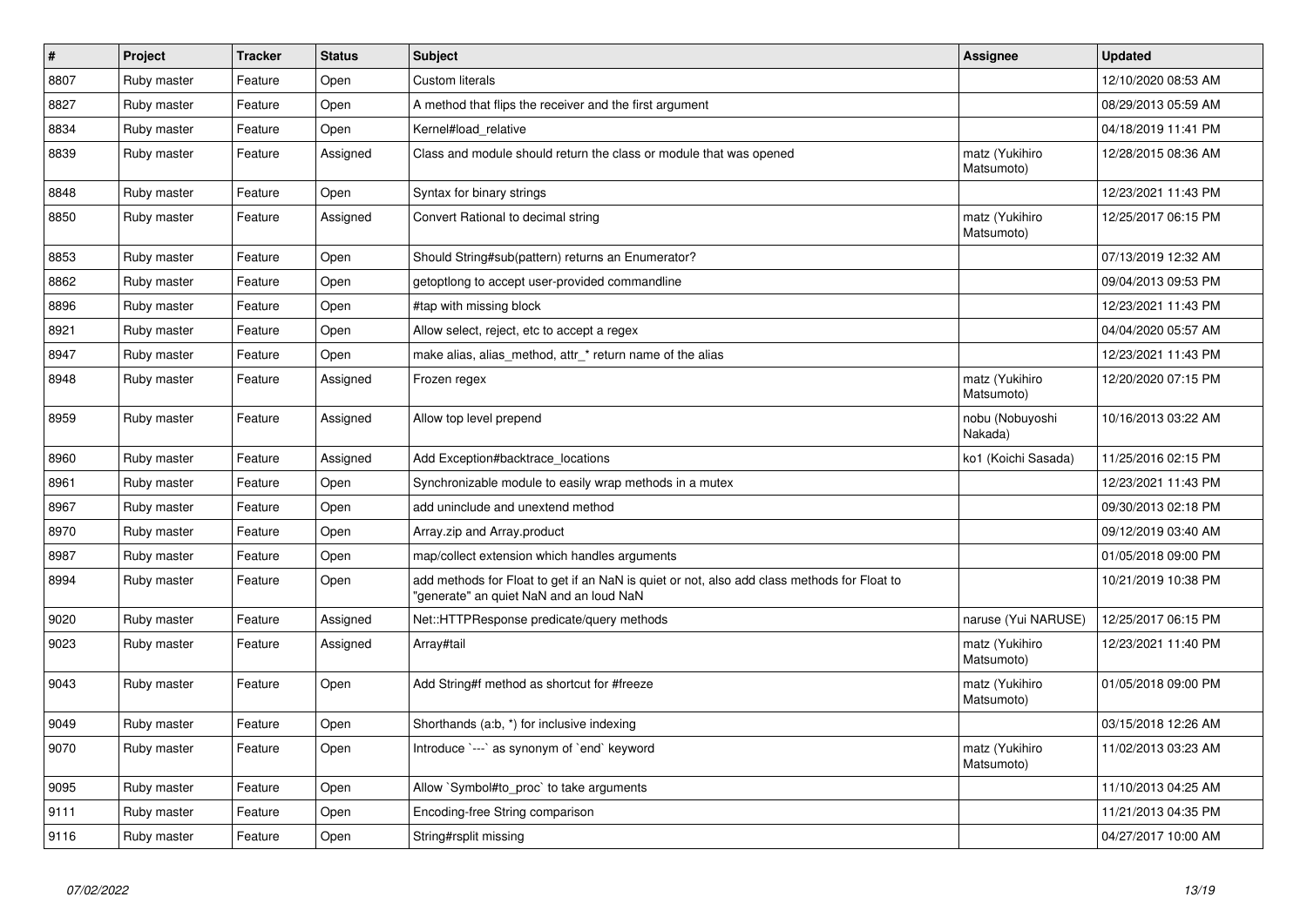| $\vert$ # | <b>Project</b> | <b>Tracker</b> | <b>Status</b> | Subject                                                                     | Assignee                            | <b>Updated</b>      |
|-----------|----------------|----------------|---------------|-----------------------------------------------------------------------------|-------------------------------------|---------------------|
| 9123      | Ruby master    | Feature        | Open          | Make Numeric#nonzero? behavior consistent with Numeric#zero?                | matz (Yukihiro<br>Matsumoto)        | 06/11/2019 12:55 PM |
| 9145      | Ruby master    | Feature        | Open          | Queue#pop(true) return nil if empty instead of raising ThreadError          |                                     | 01/01/2018 07:41 PM |
| 9174      | Ruby master    | Feature        | Open          | value receiving block for Hash#has_key?                                     |                                     | 11/29/2013 06:33 AM |
| 9185      | Ruby master    | Feature        | Open          | Add alias_class_method or class_alias functionality                         |                                     | 01/05/2018 09:00 PM |
| 9235      | Ruby master    | Feature        | Assigned      | Documentation for commercial support                                        | zzak (Zachary Scott)                | 08/10/2019 02:55 PM |
| 9253      | Ruby master    | Feature        | Open          | Regexp named match and case statement                                       |                                     | 01/05/2018 09:00 PM |
| 9260      | Ruby master    | Feature        | Open          | make FileUtils.rm rf raise on errors                                        |                                     | 12/19/2013 12:27 AM |
| 9347      | Ruby master    | Feature        | Open          | Accept non callable argument to detect                                      | marcandre<br>(Marc-Andre Lafortune) | 01/05/2018 09:00 PM |
| 9355      | Ruby master    | Feature        | Open          | Re: Rename method id to method name in TracePoint class                     |                                     | 07/12/2019 03:45 AM |
| 9400      | Ruby master    | Feature        | Open          | Respect constant lookup when using `raise`                                  |                                     | 07/12/2019 03:36 AM |
| 9401      | Ruby master    | Feature        | Open          | Yet another syntax for literal anonymous functions (lambdas)                |                                     | 12/23/2021 11:43 PM |
| 9402      | Ruby master    | Feature        | Open          | A syntax to specify the default value of a hash                             |                                     | 12/23/2021 11:43 PM |
| 9445      | Ruby master    | Feature        | Open          | Support emitting 1.9 Symbol keyword Hash syntax when pretty printing Hashes |                                     | 01/24/2014 06:01 AM |
| 9515      | Ruby master    | Feature        | Open          | 'IO.each' and 'CSV.each'                                                    |                                     | 01/04/2020 05:41 PM |
| 9522      | Ruby master    | Feature        | Open          | Float("NaN"), Float("Infinity")                                             |                                     | 02/16/2014 05:36 AM |
| 9527      | Ruby master    | Feature        | Open          | make Net::HTTP.get_print not only to \$stdout but to an IO as a parameter   |                                     | 02/23/2014 06:04 AM |
| 9553      | Ruby master    | Feature        | Open          | Make argument validation routine of a method an object                      |                                     | 02/22/2014 07:58 AM |
| 9556      | Ruby master    | Feature        | Open          | Add HTTP#get block functionality to HTTP.get                                |                                     | 02/23/2014 05:53 AM |
| 9557      | Ruby master    | Feature        | Open          | Enumerator#next and Enumerator#peek with argument                           |                                     | 04/11/2014 07:00 PM |
| 9585      | Ruby master    | Feature        | Open          | Add Object#in? to make ruby easier to read                                  |                                     | 03/15/2014 04:49 PM |
| 9590      | Ruby master    | Feature        | Open          | introduce st_foreach_update and st_foreach_update_check for performance.    | tarui (Masaya Tarui)                | 01/05/2018 09:00 PM |
| 9613      | Ruby master    | Feature        | Open          | Warn about unsafe ossl ciphers                                              |                                     | 09/13/2015 03:27 AM |
| 9614      | Ruby master    | Feature        | Open          | ordering of non-Hash items which use st_ internally                         | matz (Yukihiro<br>Matsumoto)        | 01/05/2018 09:00 PM |
| 9667      | Ruby master    | Feature        | Open          | Optimization of FILE_and _dir                                               |                                     | 03/25/2014 04:48 AM |
| 9686      | Ruby master    | Feature        | Open          | Syntax for symbols used in hashes                                           |                                     | 12/23/2021 11:43 PM |
| 9704      | Ruby master    | Feature        | Open          | Refinements as files instead of modules                                     | matz (Yukihiro<br>Matsumoto)        | 10/11/2016 06:36 PM |
| 9725      | Ruby master    | Feature        | Open          | Do not inspect NameError target object unless verbose                       |                                     | 05/08/2015 02:18 AM |
| 9755      | Ruby master    | Feature        | Assigned      | Thread::Backtrace::Location#defined class                                   | ko1 (Koichi Sasada)                 | 04/18/2014 09:22 AM |
| 9768      | Ruby master    | Feature        | Assigned      | Method that is visible only within a certain module/class                   | matz (Yukihiro<br>Matsumoto)        | 04/25/2014 06:43 AM |
| 9779      | Ruby master    | Feature        | Open          | Add Module#descendents                                                      |                                     | 01/05/2018 09:00 PM |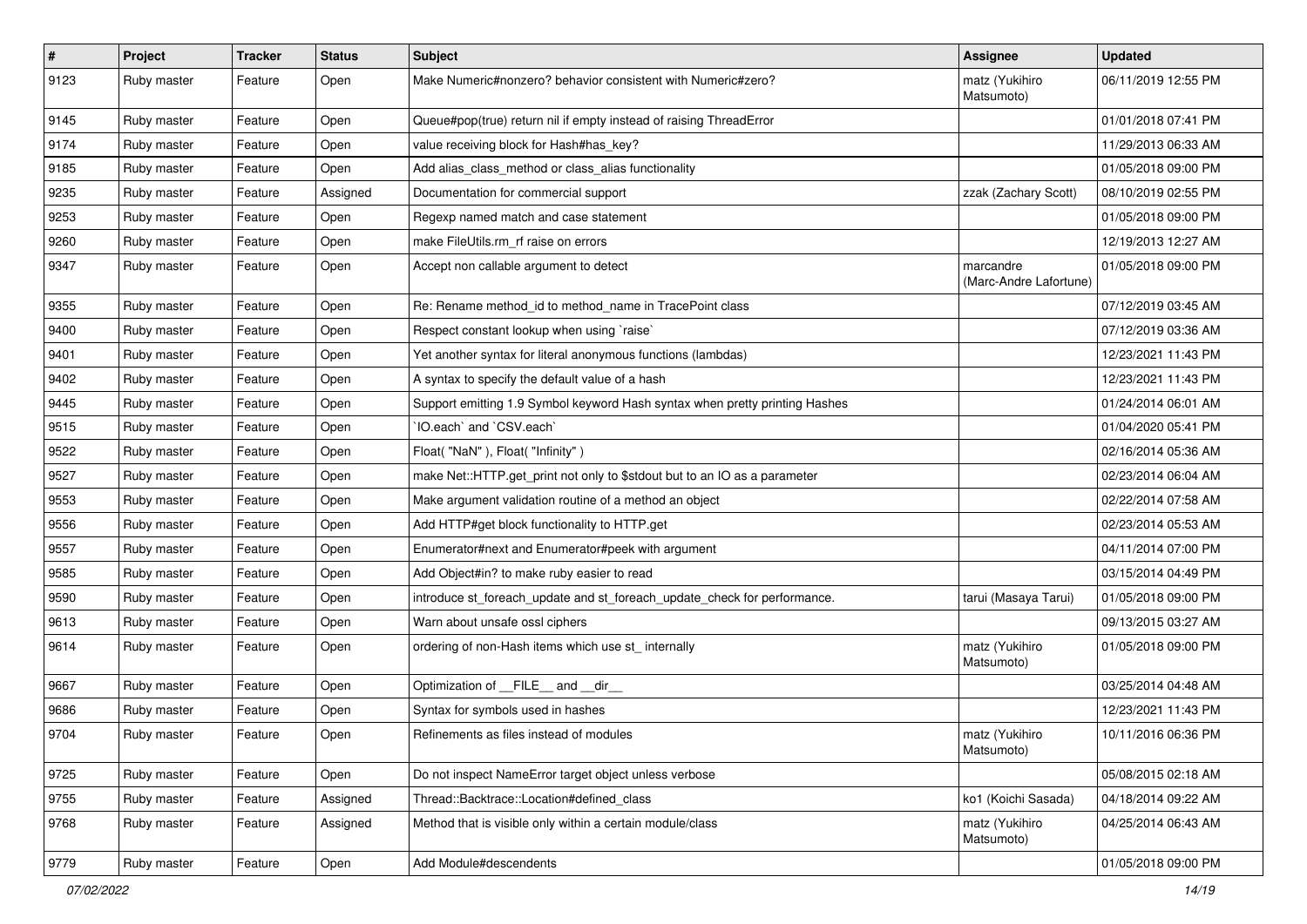| $\vert$ # | <b>Project</b> | Tracker | <b>Status</b> | <b>Subject</b>                                                                                                                                                                    | Assignee                     | <b>Updated</b>      |
|-----------|----------------|---------|---------------|-----------------------------------------------------------------------------------------------------------------------------------------------------------------------------------|------------------------------|---------------------|
| 9784      | Ruby master    | Feature | Open          | Alias URI#merge to URI#join                                                                                                                                                       |                              | 04/29/2014 05:42 AM |
| 9804      | Ruby master    | Feature | Open          | File::CREATE as a synonym for File::CREAT                                                                                                                                         |                              | 12/23/2021 11:43 PM |
| 9807      | Ruby master    | Feature | Open          | String.new with block                                                                                                                                                             |                              | 05/07/2014 05:54 AM |
| 9816      | Ruby master    | Feature | Assigned      | 00000000000000000000                                                                                                                                                              | matz (Yukihiro<br>Matsumoto) | 10/28/2014 08:29 AM |
| 9830      | Ruby master    | Feature | Assigned      | Support for GOST private/public keys                                                                                                                                              |                              | 09/13/2015 03:10 AM |
| 9853      | Ruby master    | Feature | Open          | Please consider quoted generation of hash like in %h( foo bar bee blaa)                                                                                                           |                              | 05/19/2014 04:43 PM |
| 9871      | Ruby master    | Feature | Open          | load a ruby library which doesn't have extension                                                                                                                                  |                              | 05/28/2014 10:07 AM |
| 9887      | Ruby master    | Feature | Open          | Add uninclude please                                                                                                                                                              |                              | 05/31/2014 01:33 PM |
| 9909      | Ruby master    | Feature | Open          | why shouldn't constant lookup check the nesting of module's name                                                                                                                  |                              | 06/07/2014 02:18 AM |
| 9918      | Ruby master    | Feature | Open          | Exception#cause should be shown in output and #inspect                                                                                                                            |                              | 07/13/2015 02:32 PM |
| 9929      | Ruby master    | Feature | Open          | add with default method to Hash                                                                                                                                                   |                              | 06/11/2014 12:08 AM |
| 9941      | Ruby master    | Feature | Open          | Issue a warning when 'module' or 'class' keyword causes re-initialization of a constant that will<br>become the module/class name, instead of creating/reopening the module/class |                              | 12/23/2021 11:43 PM |
| 9947      | Ruby master    | Feature | Open          | Make `Object#send` and `Object#method` private                                                                                                                                    |                              | 12/23/2021 11:43 PM |
| 9953      | Ruby master    | Feature | Open          | set trace func values which could be frozen or symbols                                                                                                                            |                              | 06/19/2014 10:44 PM |
| 9992      | Ruby master    | Feature | Open          | Access Modifiers (Internal Interfaces)                                                                                                                                            |                              | 12/18/2017 03:04 PM |
| 10000     | Ruby master    | Feature | Open          | format width and precision with symbol hash                                                                                                                                       |                              | 07/01/2014 01:25 AM |
| 10038     | Ruby master    | Feature | Assigned      | Extend ObjectSpace.dump to expose buffer addresses for String and Array                                                                                                           | tmm1 (Aman Karmani)          | 01/05/2018 09:01 PM |
| 10051     | Ruby master    | Feature | Open          | nbsp isn't remove with trim                                                                                                                                                       |                              | 07/17/2014 08:02 AM |
| 10129     | Ruby master    | Feature | Assigned      | More descriptive error message for failed net/http requests                                                                                                                       | akr (Akira Tanaka)           | 01/05/2018 09:01 PM |
| 10152     | Ruby master    | Feature | Open          | String#strip doesn't remove non-breaking space                                                                                                                                    |                              | 04/12/2015 07:36 PM |
| 10168     | Ruby master    | Feature | Open          | Native Object#inspect method should single quote strings that don't need to be double quoted                                                                                      |                              | 01/01/2016 08:27 PM |
| 10175     | Ruby master    | Feature | Open          | There's no reason to prefer Proc.new over Kernel#proc anymore                                                                                                                     |                              | 11/10/2014 11:07 PM |
| 10176     | Ruby master    | Feature | Open          | Document how to perform net/http calls in parallel                                                                                                                                |                              | 08/27/2014 10:46 PM |
| 10177     | Ruby master    | Feature | Open          | Hash#has_key? and Hash#has_value? should be deprecated                                                                                                                            |                              | 09/19/2014 06:01 PM |
| 10179     | Ruby master    | Feature | Open          | Net::HTTP::Get.new("https://google.com").basic_auth(user_name, password) should throw<br>exception stating the need to set use_ssl to true                                        |                              | 09/13/2015 03:25 AM |
| 10181     | Ruby master    | Feature | Open          | New method File.openat()                                                                                                                                                          |                              | 10/22/2015 12:12 PM |
| 10183     | Ruby master    | Feature | Open          | An alternative name for method `class`                                                                                                                                            |                              | 10/31/2017 11:42 AM |
| 10215     | Ruby master    | Feature | Open          | prohibit subclassing for classes without allocator in Ruby                                                                                                                        |                              | 09/08/2014 07:29 AM |
| 10217     | Ruby master    | Feature | Open          | Dir constructor similar to Pathname constructor                                                                                                                                   |                              | 12/23/2021 11:43 PM |
| 10225     | Ruby master    | Feature | Open          | [PATCH] *math.c: New method Math.normcdf                                                                                                                                          |                              | 01/05/2018 09:01 PM |
| 10237     | Ruby master    | Feature | Open          | Transform all elements of one Encoding into another Encoding for Array and Hash                                                                                                   |                              | 01/05/2018 09:01 PM |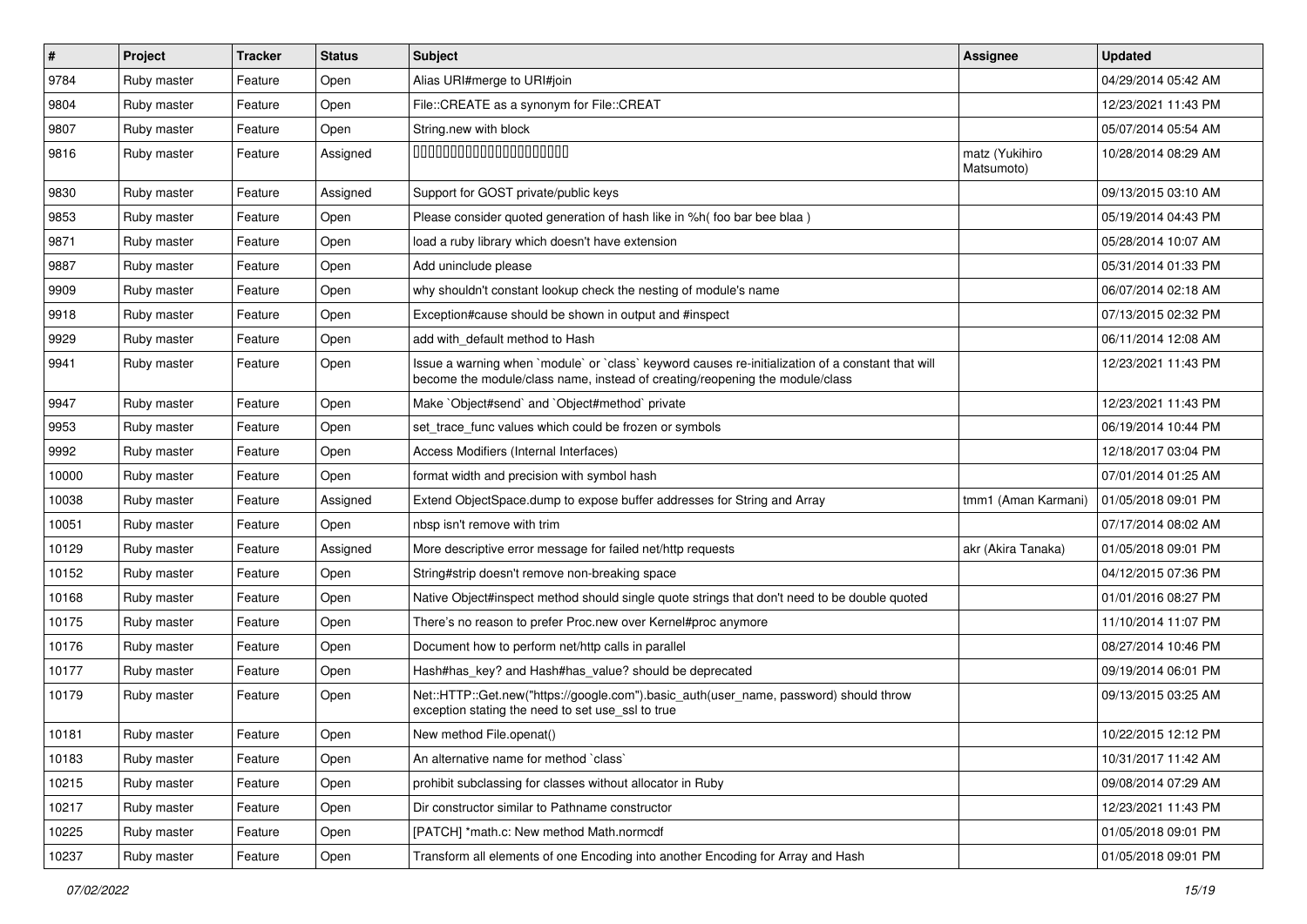| #     | Project     | <b>Tracker</b> | <b>Status</b> | Subject                                                                                      | <b>Assignee</b>              | <b>Updated</b>      |
|-------|-------------|----------------|---------------|----------------------------------------------------------------------------------------------|------------------------------|---------------------|
| 10238 | Ruby master | Feature        | Open          | todo: remove dependency on malloc_usable_size                                                | ko1 (Koichi Sasada)          | 12/10/2020 09:20 AM |
| 10251 | Ruby master | Feature        | Open          | URI: Support wildcards (globbing) in no_proxy                                                |                              | 12/16/2015 05:22 AM |
| 10255 | Ruby master | Feature        | Open          | Math.log: check domain of base argument                                                      |                              | 01/27/2015 02:32 AM |
| 10273 | Ruby master | Feature        | Open          | Immutable Ruby                                                                               |                              | 12/23/2021 11:43 PM |
| 10287 | Ruby master | Feature        | Open          | rename COLON3 to COLON2_HEAD.                                                                | matz (Yukihiro<br>Matsumoto) | 07/27/2021 09:34 AM |
| 10305 | Ruby master | Feature        | Open          | Method for resolving all autoload statements / Add warning on autoload when used with chroot |                              | 09/29/2014 02:05 PM |
| 10308 | Ruby master | Feature        | Open          | Pipes in Ruby                                                                                |                              | 09/30/2014 11:21 PM |
| 10318 | Ruby master | Feature        | Open          | [PATCH 0/n] Let underscore be positionally matched arg to omit binding obvious variable.     |                              | 12/10/2020 08:53 AM |
| 10320 | Ruby master | Feature        | Open          | require into module                                                                          |                              | 06/10/2021 08:15 AM |
| 10327 | Ruby master | Feature        | Open          | Bool/False/True module for '==='                                                             |                              | 10/15/2014 02:42 PM |
| 10328 | Ruby master | Feature        | Open          | [PATCH] make OPT_SUPPORT_JOKE a proper VM option                                             | normalperson (Eric<br>Wong)  | 01/05/2018 09:01 PM |
| 10331 | Ruby master | Feature        | Open          | String#to_r to recognize negative denominators                                               |                              | 10/06/2014 02:44 PM |
| 10332 | Ruby master | Feature        | Open          | Rational literal for mixed fractions                                                         |                              | 10/06/2014 02:55 PM |
| 10343 | Ruby master | Feature        | Open          | Postfix notations for 'when' and 'else' inside 'case' statement                              |                              | 10/08/2014 05:25 PM |
| 10366 | Ruby master | Feature        | Open          | New inspection form for rational                                                             |                              | 10/11/2014 12:50 AM |
| 10370 | Ruby master | Feature        | Open          | [PATCH] We don't need to check whether rb_block_call exists                                  |                              | 01/29/2019 06:46 PM |
| 10371 | Ruby master | Feature        | Open          | Use Thread#handle_interrupt in MonitorMixin                                                  |                              | 12/23/2021 11:43 PM |
| 10378 | Ruby master | Feature        | Open          | [PATCH 0/3] It's better (1 + 0i).real? return true                                           |                              | 01/05/2018 09:01 PM |
| 10386 | Ruby master | Feature        | Open          | [PATCH 3/3] There is little possibility of using m_sqrt at complex.c                         |                              | 11/10/2014 11:10 PM |
| 10391 | Ruby master | Feature        | Open          | Provide %eISO-8859-1'string \xAA literal' string literals with explicit encoding             |                              | 10/28/2014 10:27 AM |
| 10404 | Ruby master | Feature        | Open          | Allow individual finalizers to be removed with ObjectSpace.undefine_finalizer                | matz (Yukihiro<br>Matsumoto) | 10/20/2014 08:14 AM |
| 10423 | Ruby master | Feature        | Open          | [PATCH] opt_str_lit*: avoid literal string allocations                                       | ko1 (Koichi Sasada)          | 01/05/2018 09:01 PM |
| 10425 | Ruby master | Feature        | Open          | A predicate method to tell if a number is near another                                       |                              | 10/26/2014 01:47 AM |
| 10426 | Ruby master | Feature        | Open          | A predicate to express congruence                                                            |                              | 11/14/2014 02:11 AM |
| 10455 | Ruby master | Feature        | Open          | [PATCH 0/n] Combine interface for creating new matrix                                        |                              | 10/29/2014 10:17 PM |
| 10459 | Ruby master | Feature        | Assigned      | [PATCH] rfc3339 method for Time                                                              | akr (Akira Tanaka)           | 05/21/2015 08:14 AM |
| 10473 | Ruby master | Feature        | Open          | Change Date#to datetime to use local time                                                    |                              | 07/23/2021 07:08 PM |
| 10474 | Ruby master | Feature        | Open          | [PATCH 1/1] Refactoring math.c (Combined some macros into one macro)                         |                              | 11/10/2014 10:29 PM |
| 10477 | Ruby master | Feature        | Open          | Implicit interfaces                                                                          |                              | 12/23/2021 11:43 PM |
| 10481 | Ruby master | Feature        | Assigned      | Add "if" and "unless" clauses to rescue statements                                           | matz (Yukihiro<br>Matsumoto) | 01/18/2015 02:46 PM |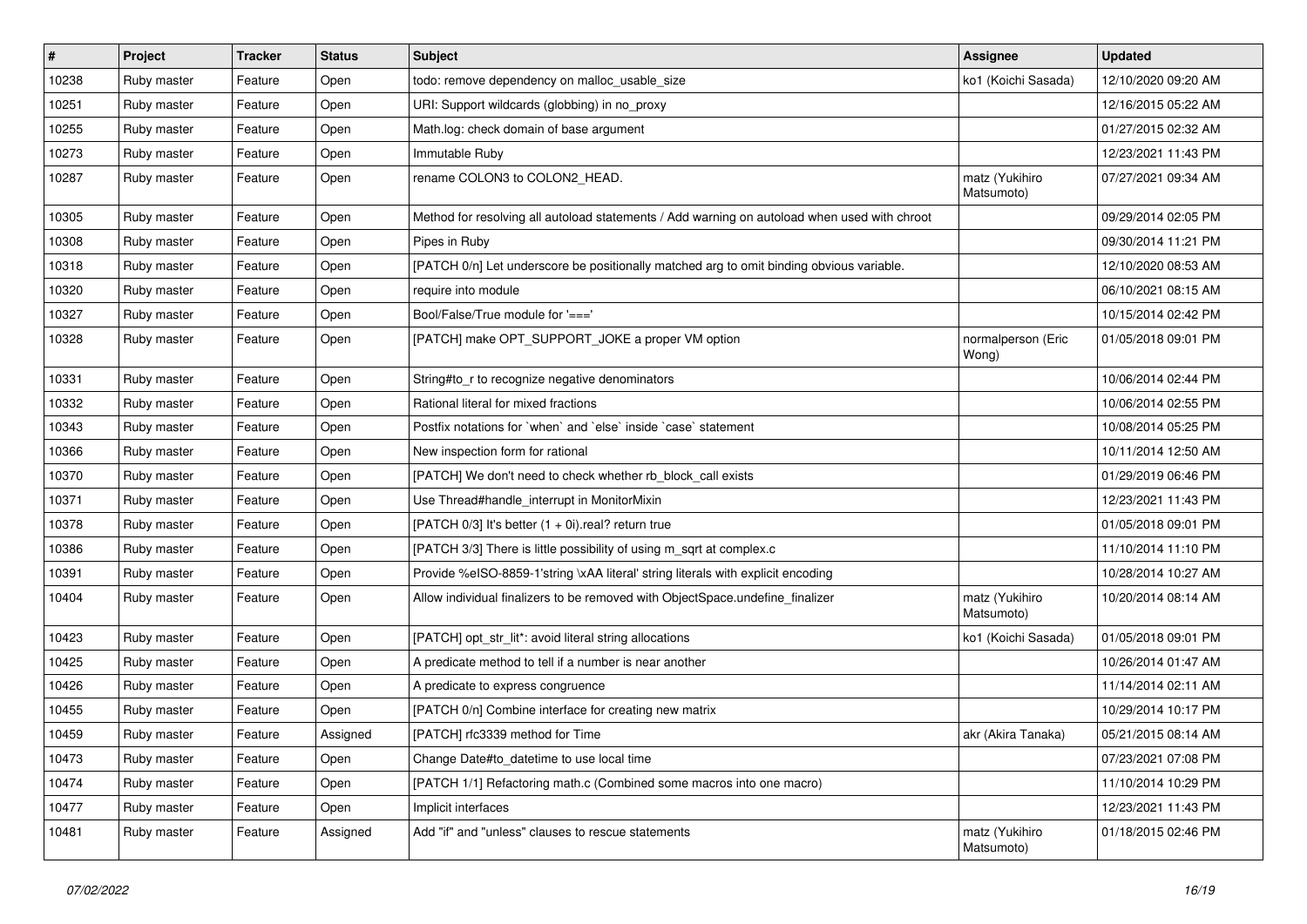| $\sharp$ | Project     | <b>Tracker</b> | <b>Status</b> | <b>Subject</b>                                                                              | <b>Assignee</b>              | <b>Updated</b>      |
|----------|-------------|----------------|---------------|---------------------------------------------------------------------------------------------|------------------------------|---------------------|
| 10489    | Ruby master | Feature        | Open          | Add inherit method for clearer and multiple inheritance                                     | matz (Yukihiro<br>Matsumoto) | 12/10/2020 08:53 AM |
| 10498    | Ruby master | Feature        | Open          | Make `loop` yield a counter                                                                 | matz (Yukihiro<br>Matsumoto) | 01/05/2018 09:01 PM |
| 10503    | Ruby master | Feature        | Open          | introduce InvalidPercentEncoding error for failed URI parsing                               |                              | 01/05/2018 09:01 PM |
| 10505    | Ruby master | Feature        | Open          | [PATCH 2/n] DDDDDDDD./Object#eql? with block. (ja/en)                                       |                              | 11/13/2014 05:52 PM |
| 10519    | Ruby master | Feature        | Open          | <b>TLS Renegotiation</b>                                                                    |                              | 09/13/2015 03:29 AM |
| 10528    | Ruby master | Feature        | Open          | Allow line breaks instead of commas in arrays, hashes, argument lists, etc.                 |                              | 12/23/2021 11:43 PM |
| 10548    | Ruby master | Feature        | Open          | remove callcc (Callcc is now going obsoleted. Please use Fiber.)                            |                              | 04/18/2022 09:07 AM |
| 10549    | Ruby master | Feature        | Open          | Deprecate each_with_index and each_with_object in favor of with_index and with_object       | matz (Yukihiro<br>Matsumoto) | 07/27/2021 11:09 AM |
| 10552    | Ruby master | Feature        | Open          | [PATCH] Add Enumerable#frequencies and Enumerable#relative_frequencies                      |                              | 11/30/2014 11:56 AM |
| 10561    | Ruby master | Feature        | Open          | Improve function of Thread::Backtrace::Location #path and #absolute_path                    |                              | 09/24/2020 09:39 AM |
| 10574    | Ruby master | Feature        | Open          | Add String#Ichomp and String.Ichomp!                                                        | matz (Yukihiro<br>Matsumoto) | 12/15/2014 04:34 PM |
| 10585    | Ruby master | Feature        | Open          | struct: speedup struct.attr = $v$ for first 10 attributes and struct[:attr] for big structs |                              | 06/30/2015 08:18 PM |
| 10589    | Ruby master | Feature        | Open          | [TracePoint API] Make THREAD_{BEGIN, END} events return some context information            |                              | 12/11/2014 04:27 PM |
| 10602    | Ruby master | Feature        | Open          | Support multithreaded profiling                                                             |                              | 07/09/2019 01:24 AM |
| 10634    | Ruby master | Feature        | Open          | Baselining with Benchmark                                                                   |                              | 12/23/2021 11:43 PM |
| 10637    | Ruby master | Feature        | Assigned      | Puppet orchestration on vagrant fails with Error: Non-HTTP proxy URI                        | akr (Akira Tanaka)           | 09/23/2020 10:23 PM |
| 10645    | Ruby master | Feature        | Open          | Consider adding support of .first to MatchData object like MatchData[0]                     |                              | 12/25/2014 06:50 AM |
| 10658    | Ruby master | Feature        | Open          | ThreadGroup local variables                                                                 |                              | 01/28/2016 07:20 AM |
| 10663    | Ruby master | Feature        | Open          | Consider adding support for String input to File. methods                                   |                              | 01/05/2015 12:47 AM |
| 10683    | Ruby master | Feature        | Open          | fix inconsistent behavior of Kernel. Hash()                                                 |                              | 01/02/2015 06:00 AM |
| 10701    | Ruby master | Feature        | Open          | Class: Array 2 New methods                                                                  |                              | 01/08/2015 07:21 AM |
| 10726    | Ruby master | Feature        | Open          | [PATCH 4/4] * New methods: Set#power                                                        |                              | 01/28/2015 07:48 AM |
| 10728    | Ruby master | Feature        | Open          | Warning for Fixnum#size to use RbConfig::SIZEOF['long']                                     |                              | 01/11/2015 04:23 PM |
| 10729    | Ruby master | Feature        | Open          | Array method to subtract in place                                                           |                              | 01/11/2015 02:29 PM |
| 10755    | Ruby master | Feature        | Open          | Use rb_define_alias instead of rb_define_method for rb_cHash                                |                              | 07/27/2021 11:09 AM |
| 10770    | Ruby master | Feature        | Open          | chr and ord behavior for ill-formed byte sequences and surrogate code points                |                              | 01/22/2015 10:19 AM |
| 10782    | Ruby master | Feature        | Assigned      | Patch: Add constants for BigDecimal for ZERO, ONE, TEN                                      | mrkn (Kenta Murata)          | 05/21/2015 08:13 AM |
| 10793    | Ruby master | Feature        | Open          | Infrastructure/Release-Management: Sign releases                                            |                              | 02/12/2016 09:20 PM |
| 10829    | Ruby master | Feature        | Open          | Add to_proc method to the Array class                                                       |                              | 12/23/2021 11:43 PM |
| 10851    | Ruby master | Feature        | Open          | Introduce Regexp#fetch                                                                      |                              | 02/13/2015 11:15 AM |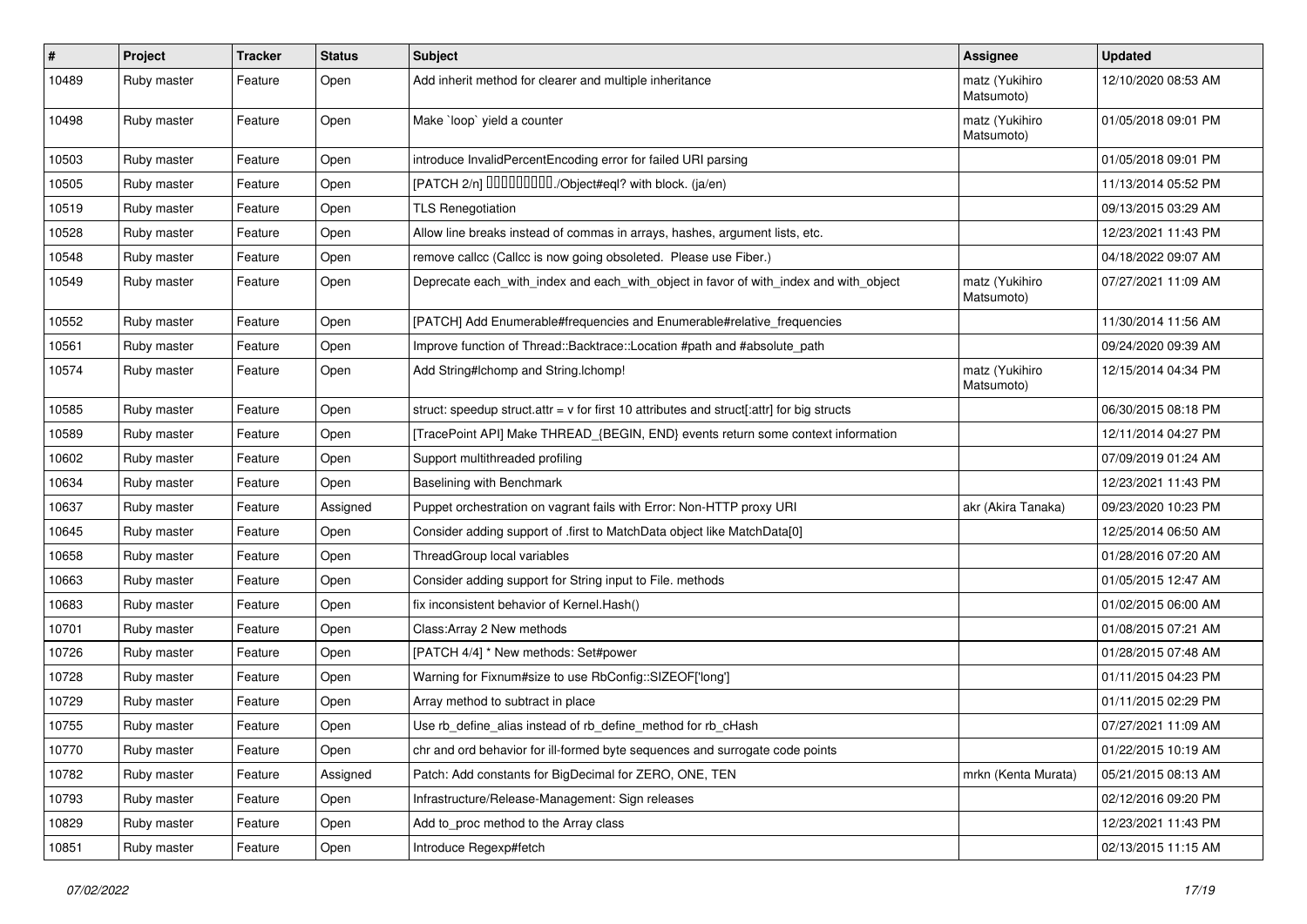| $\vert$ # | <b>Project</b> | <b>Tracker</b> | <b>Status</b> | <b>Subject</b>                                                                                                          | Assignee                     | <b>Updated</b>      |
|-----------|----------------|----------------|---------------|-------------------------------------------------------------------------------------------------------------------------|------------------------------|---------------------|
| 10863     | Ruby master    | Feature        | Open          | allow protected class methods to be callable from instance methods                                                      |                              | 04/01/2015 06:11 PM |
| 10869     | Ruby master    | Feature        | Open          | Add support for option to pre-compile Ruby files                                                                        |                              | 02/23/2015 11:08 AM |
| 10879     | Ruby master    | Feature        | Open          | UnboundMethod#to_proc                                                                                                   |                              | 02/21/2015 07:56 PM |
| 10882     | Ruby master    | Feature        | Open          | Provide Levenshtein distance implementation as part of stdlib                                                           |                              | 02/26/2015 03:56 PM |
| 10927     | Ruby master    | Feature        | Open          | [PATCH] Add default empty string to string replacements                                                                 |                              | 03/04/2015 10:49 AM |
| 10932     | Ruby master    | Feature        | Open          | Enabling allocation tracing as early as possible                                                                        | ko1 (Koichi Sasada)          | 06/13/2015 07:54 AM |
| 10949     | Ruby master    | Feature        | Open          | Time is WB unprotected                                                                                                  |                              | 07/23/2015 05:55 PM |
| 11026     | Ruby master    | Feature        | Open          | How atomic should dynamic regexp with "once" flag be?                                                                   |                              | 12/23/2021 11:43 PM |
| 11028     | Ruby master    | Feature        | Assigned      | standalone running single file ( zipped archives of ruby code) running **without installation** using<br>" gem install' | matz (Yukihiro<br>Matsumoto) | 04/04/2015 01:44 AM |
| 11100     | Ruby master    | Feature        | Open          | Permit multiple captures with String[Regexp, ]                                                                          |                              | 01/24/2016 08:42 AM |
| 11122     | Ruby master    | Feature        | Open          | exception-free non-blocking Queue/SizedQueue operations                                                                 | matz (Yukihiro<br>Matsumoto) | 05/06/2015 08:53 PM |
| 11129     | Ruby master    | Feature        | Open          | block-level hash destructuring only works for the last argument                                                         |                              | 07/07/2019 05:11 AM |
| 11148     | Ruby master    | Feature        | Open          | Add a way to require files, but not raise an exception when the file isn't found                                        |                              | 05/13/2015 05:57 PM |
| 11181     | Ruby master    | Feature        | Open          | Add a line directive to Ruby                                                                                            | matz (Yukihiro<br>Matsumoto) | 01/26/2016 02:04 AM |
| 11262     | Ruby master    | Feature        | Open          | Make more objects behave like "Functions"                                                                               |                              | 12/28/2019 09:47 PM |
| 11273     | Ruby master    | Feature        | Open          | [PATCH] Make it possible to `load` from a FIFO file                                                                     |                              | 07/23/2019 05:45 PM |
| 11292     | Ruby master    | Feature        | Open          | objspace: Dump type of special consts                                                                                   | tmm1 (Aman Karmani)          | 06/22/2015 04:22 AM |
| 11299     | Ruby master    | Feature        | Open          | [PATCH] use Array instead of custom struct for generic ivars                                                            | normalperson (Eric<br>Wong)  | 06/24/2015 12:38 AM |
| 11305     | Ruby master    | Feature        | Open          | [ipaddr] include the IP address in question within the InvalidAddressError exception message                            |                              | 06/25/2015 04:25 AM |
| 11307     | Ruby master    | Feature        | Open          | exception-free non-blocking Queue#pop                                                                                   | matz (Yukihiro<br>Matsumoto) | 06/25/2015 11:06 PM |
| 11309     | Ruby master    | Feature        | Open          | Iterator over string matches                                                                                            |                              | 07/01/2015 08:35 AM |
| 11312     | Ruby master    | Feature        | Open          | Add Resolv::DNS::Resource::IN::SPF                                                                                      | akr (Akira Tanaka)           | 07/01/2015 03:26 AM |
| 11315     | Ruby master    | Feature        | Open          | [PATCH] Add Array#^ for parity with other set-like operations.                                                          |                              | 06/29/2015 05:05 AM |
| 11322     | Ruby master    | Feature        | Assigned      | OpenUri: RuntimeError: HTTP redirection loop                                                                            | akr (Akira Tanaka)           | 11/13/2020 03:52 AM |
| 11323     | Ruby master    | Feature        | Open          | Documentation update on how uniq works / guarantee of order                                                             |                              | 07/02/2015 03:34 AM |
| 11347     | Ruby master    | Feature        | Open          | Errors with cause not reported properly to console                                                                      |                              | 07/15/2015 04:39 PM |
| 11361     | Ruby master    | Feature        | Open          | proposal for easy method to nil-guard for generated variable name.                                                      |                              | 02/21/2016 12:01 PM |
| 11373     | Ruby master    | Feature        | Open          | Add command line option to query valid values for --dump                                                                |                              | 07/27/2021 11:09 AM |
| 11388     | Ruby master    | Feature        | Open          | <b>SMTP Service Extension for Delivery Status Notifications</b>                                                         |                              | 02/06/2018 11:37 AM |